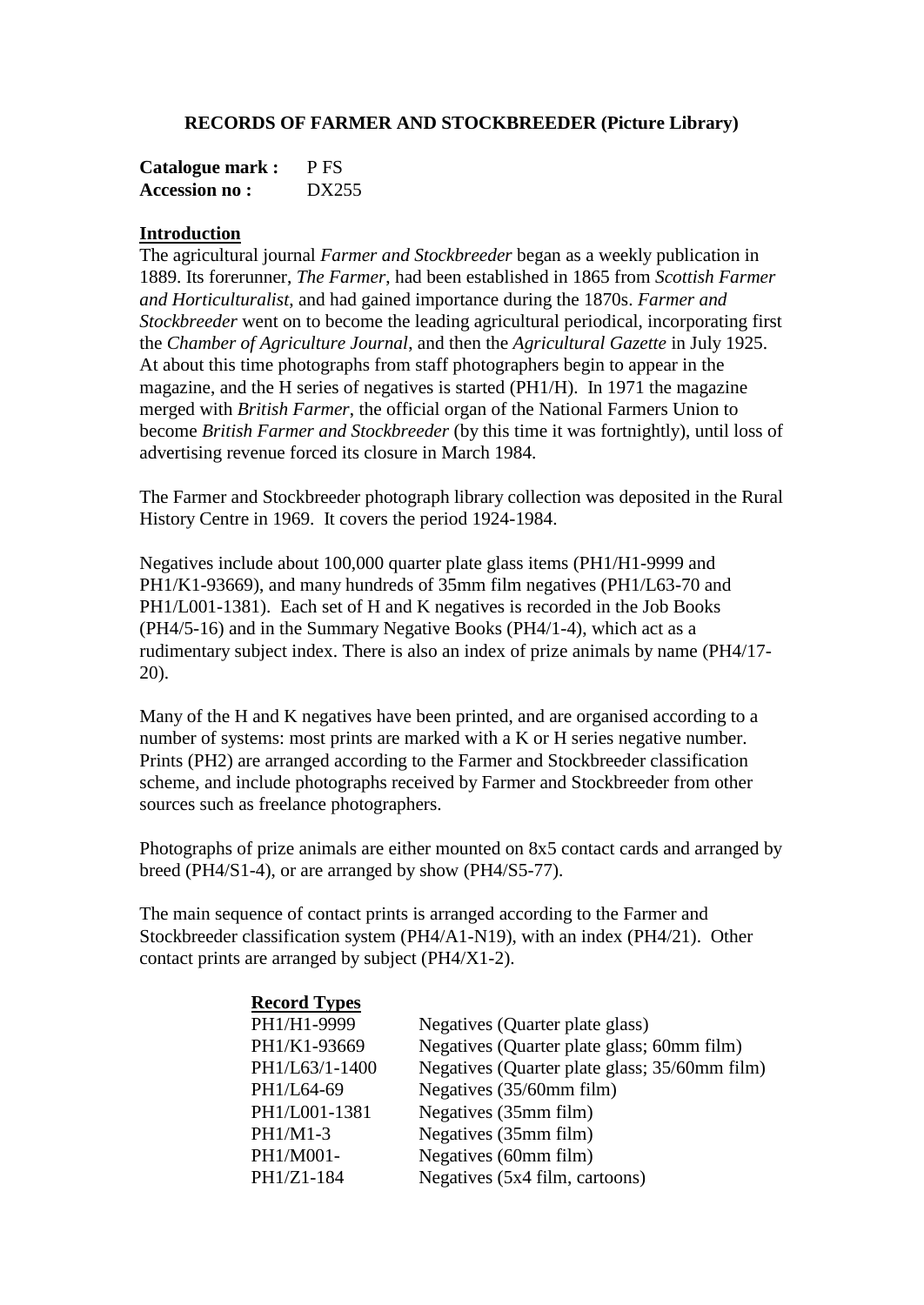| PH2/A1-N19 | Compilations of prints (full size)   |
|------------|--------------------------------------|
| PH4/1-21   | Registers and indexes of photographs |
| PH4/A1-N19 | Contact prints, classified           |
| PH4/S1-77  | Contact cards, prize animals         |
| $PH4/X1-2$ | Contact prints, by subject           |

# **PH PHOTOGRAPHS**

| <b>PH1 NEGATIVES</b> |                                                       |                        |
|----------------------|-------------------------------------------------------|------------------------|
| PH1/H1-9999          | NEGATIVES: quarter plate glass                        | Sep 1924 - May<br>1931 |
| PH1/K1-93669         | NEGATIVES: quarter plate glass with<br>some 60mm film | Jun 1931 - Dec<br>1962 |
| PH1 /L63/1-1400      | NEGATIVES: quarter plate glass and<br>35mm film       | 1963                   |
| PH1/L64/7-417        | NEGATIVES: 60 mm film / 35mm film                     | 1964                   |
| PH1/L65/52-661       | NEGATIVES: 60 mm film / 35mm film                     | 1965                   |
| PH1/L66/4-900        | NEGATIVES: 60 mm film / 35mm film                     | 1966                   |
| PH1/L67/4-955        | NEGATIVES: 60 mm film / 35mm film                     | 1967                   |
| PH1/L68/1-1145       | NEGATIVES: 60 mm film / 35mm film                     | 1968                   |
| PH1/L69/1-731        | NEGATIVES: 60 mm film / 35mm film                     | 1969                   |
| PH1/L001-1381        | NEGATIVES: 35mm film                                  | 1969-1972              |
| PH1/M1-3             | NEGATIVES: 35mm film                                  |                        |
| PH1/M001-            | NEGATIVES: 60mm film                                  |                        |
| PH1/Z1-113           | NEGATIVES: 5x4 film,<br>cartoons by "Chrys"           | 1965-1972              |
| PH1/Z114-184         | NEGATIVES: 5x4 film,<br>cartoons by "Chandler"        | 1973-1975              |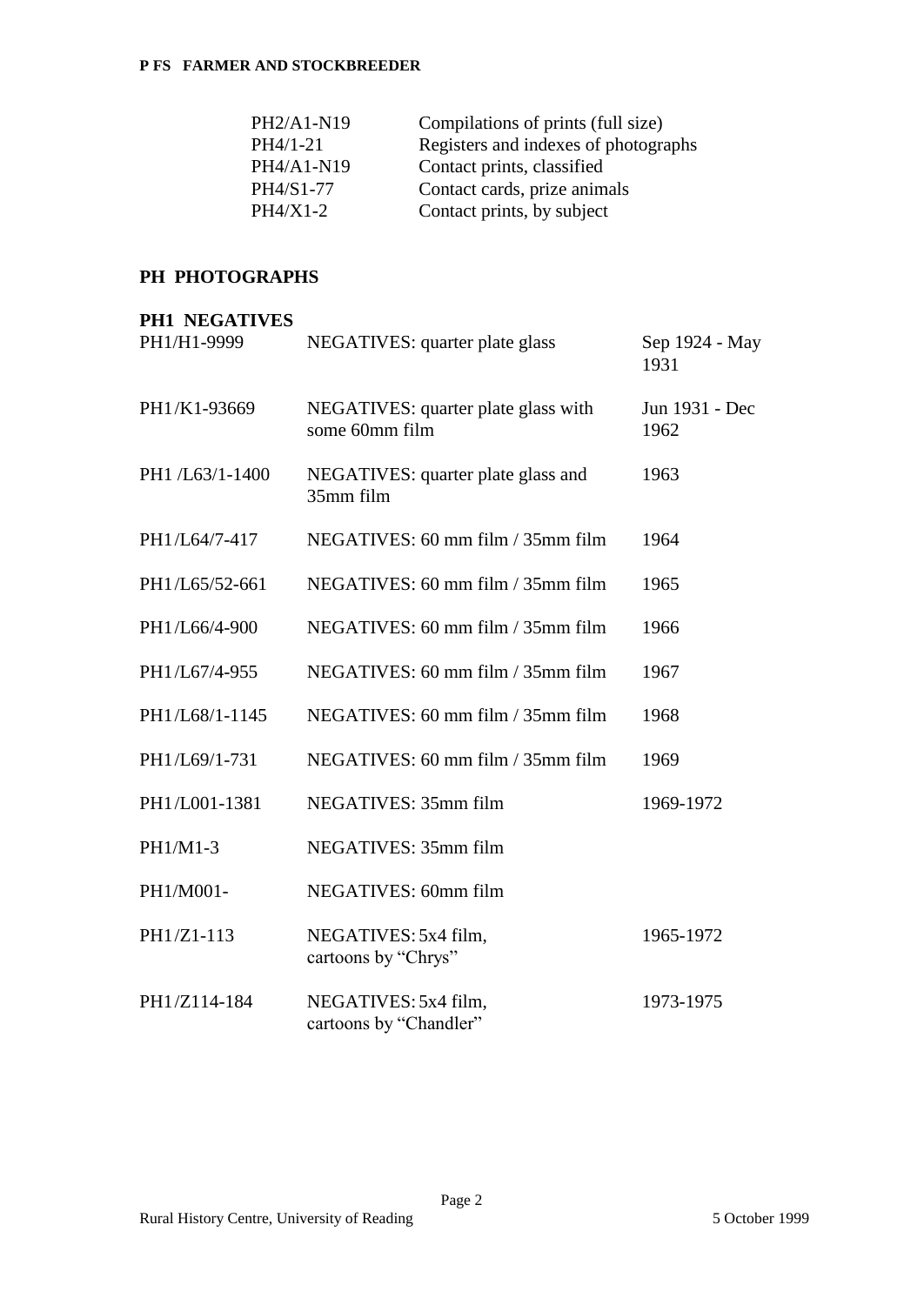# **PH2 COMPILATIONS OF PRINTS**

| $PH2/A-N$      | FILES of prints, full size, F&S classification order |
|----------------|------------------------------------------------------|
| PH2/A1-27      | <b>Beef Cattle</b>                                   |
| A <sub>1</sub> | calves, indoors                                      |
| A2             | calves, outdoors                                     |
| A <sub>3</sub> | carcases                                             |
| A <sub>4</sub> | cattle at grass                                      |
| A <sub>5</sub> | cattle sheds                                         |
| A <sub>6</sub> | cattle yards                                         |
| A7             | cows and calves                                      |
| A8             | feeding, indoors                                     |
| A <sub>9</sub> | feeding, outdoors                                    |
| A10            | grading                                              |
| A11            | shows                                                |
| A12            | markets and sales                                    |
| A13            | young stock, indoors                                 |
| A14            | young stock, outdoors                                |
| A15            | fattened stock                                       |
| A16            | single animals                                       |
| A17            | bull pens                                            |
| A18            | cattle on hills                                      |
| A19            | cattle in the wilds                                  |
| A20            | attested cattle                                      |
| A21            | foot and mouth disease                               |
| A22            | housing                                              |
| A23            | weighing and grading                                 |
| A24            | preparation for shows                                |
| A25            | miscellaneous                                        |
| A26            | beef from dairy herd                                 |
| A27            | barley beef                                          |
| PH2/B1-27      | Dairy cattle                                         |
| B1             | calves, indoors                                      |
| B2             | calves, outdoors                                     |
| B <sub>3</sub> | cows at grass                                        |
| <b>B4</b>      | feeding, indoors                                     |
| B <sub>5</sub> | feeding, outdoors                                    |
| B <sub>6</sub> | markets and sales                                    |
| B7             | milking, hand                                        |
| <b>B8</b>      | milking, machine                                     |
| <b>B9</b>      | milking, open air                                    |
| <b>B10</b>     | miscellaneous                                        |
| <b>B11</b>     | proven sires                                         |
| <b>B12</b>     | shows                                                |
| <b>B13</b>     | stalls and cowsheds                                  |
| <b>B14</b>     | veterinary                                           |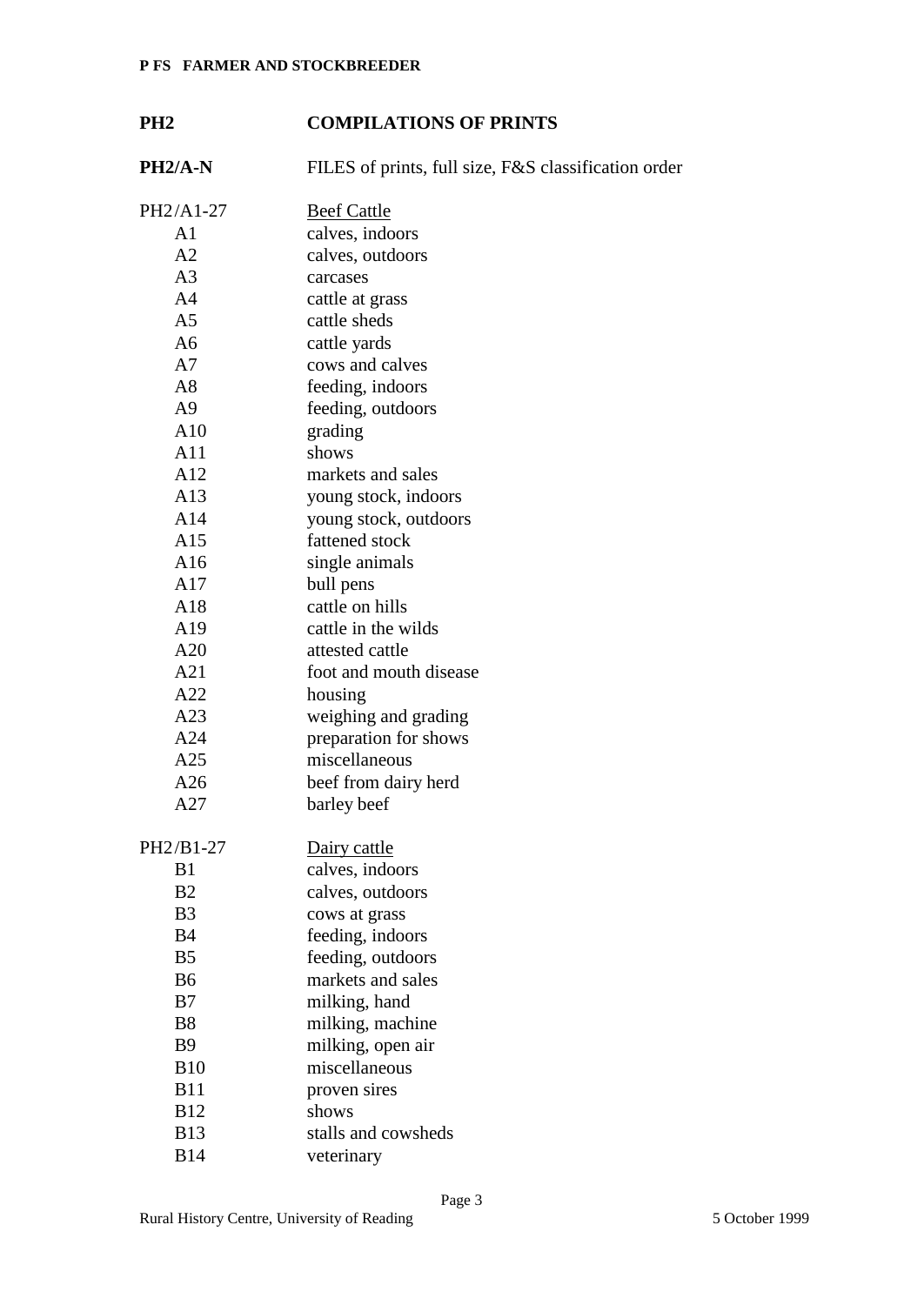# PH2/

| <b>B15</b>          | washing and clipping   |
|---------------------|------------------------|
| <b>B16</b>          | young stock, indoors   |
| <b>B17</b>          | young stock, outdoors  |
| <b>B18</b>          | single animals         |
| <b>B19</b>          | cows and claves        |
| <b>B20</b>          | transport              |
| <b>B21</b>          | cattle yards           |
| <b>B22</b>          | cattle on ley          |
| <b>B23</b>          | milking parlours       |
| <b>B24</b>          | de-horned cattle       |
| <b>B25</b>          | milk records           |
| <b>B26</b>          | zero grazing           |
| <b>B27</b>          | cow cubicles           |
|                     |                        |
| PH2/C1-44           | <u>Crops</u>           |
| C1                  | barley                 |
| C <sub>2</sub>      | beans                  |
| C <sub>3</sub>      | broccoli               |
| C <sub>4</sub>      | brussels sprouts       |
| C <sub>5</sub>      | cabbages               |
| C <sub>6</sub>      | celery                 |
| C7                  | grasses                |
| C8                  | flax                   |
| C9                  | hops                   |
| C10                 | kale and rape          |
| C11                 | lettuce                |
| C12                 | lucerne                |
| C13                 | maize                  |
| C14                 | mangolds               |
| C15                 | miscellaneous          |
| C16                 | mushrooms              |
| C17                 | oats                   |
| C18                 | onions                 |
| C19                 | peas                   |
| C20                 | pests                  |
| C <sub>21</sub>     | poisonous plants       |
| C22                 | potatoes               |
| /a                  | chitting               |
| /b                  | clamping and storage   |
| $\sqrt{\mathrm{c}}$ |                        |
| /d                  | grading and processing |
|                     | harvesting             |
| /e<br>/f            | planting               |
|                     | pests and diseases     |
| /g                  | ridging                |
| /h                  | handling               |
| C <sub>23</sub>     | seed crops             |
| C <sub>24</sub>     | sugar beet             |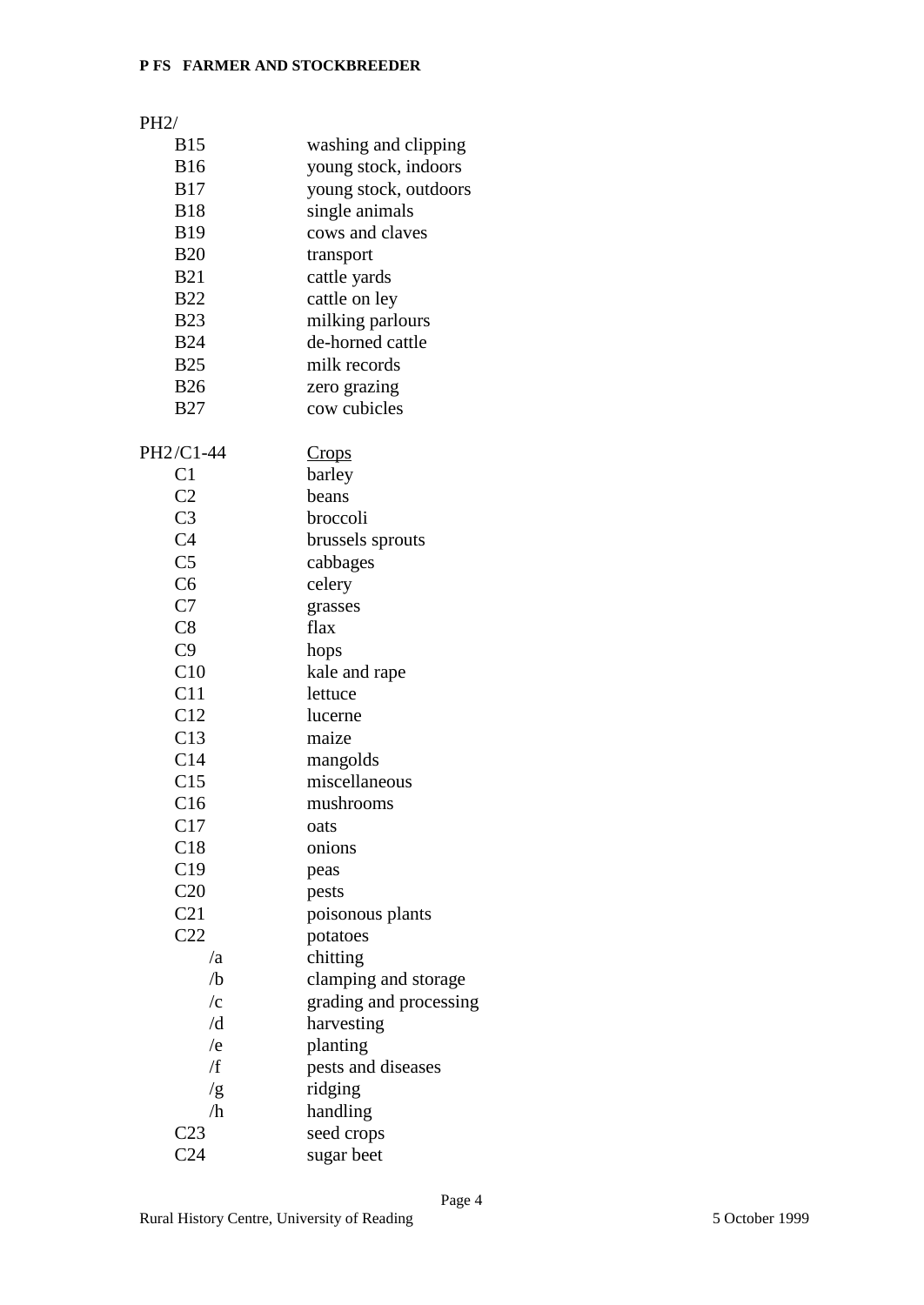# PH2/

| C <sub>25</sub> | swedes                               |
|-----------------|--------------------------------------|
| C <sub>26</sub> | tomatoes                             |
| C27             | turnips                              |
| C28             | water cress                          |
| C29             | wheat                                |
| C30             | mixed crops                          |
| C31             | [no prints]                          |
| C32             | weeds, bracken and reeds             |
| C <sub>33</sub> | glasshouses and frames               |
| C <sub>34</sub> | market gardening                     |
| C <sub>35</sub> | dehydration and preservation         |
| C <sub>36</sub> | rye                                  |
| C <sub>37</sub> | carrots                              |
| C <sub>38</sub> | linseed                              |
| C <sub>39</sub> | ground nuts                          |
| C40             | surplus crops                        |
| C <sub>41</sub> | dredge corn                          |
| C42             | soil-less cultivation                |
| C <sub>43</sub> | pre-packing                          |
| C44             | marketing                            |
| PH2/D1-14       | <b>Dairying</b>                      |
| D <sub>1</sub>  | butter                               |
| D2              | cheese                               |
| D <sub>3</sub>  | cream                                |
| D <sub>4</sub>  | dairies and equipment                |
| D <sub>5</sub>  | bottles and cartons                  |
| D <sub>6</sub>  | Milk Board                           |
| D7              | milking machines                     |
| D <sub>8</sub>  | miscellaneous                        |
| D <sub>9</sub>  | publicity                            |
| D10             | testing milk samples                 |
| D11             | transport                            |
| D12             | utensils                             |
| D13             | washing and cleansing                |
| D14             | bulk handling                        |
| PH2/E1-26       | Farm Labour                          |
| E1              | ditching                             |
| E2              | general accidents and farm accidents |
| E <sub>3</sub>  | hand hoeing                          |
| E4              | hay trussing                         |
| E <sub>5</sub>  | fencing                              |
| E <sub>6</sub>  | roofing                              |
| E7              | schoolboy labour                     |
| E8              | scything                             |
| E9              | stacks, thatching                    |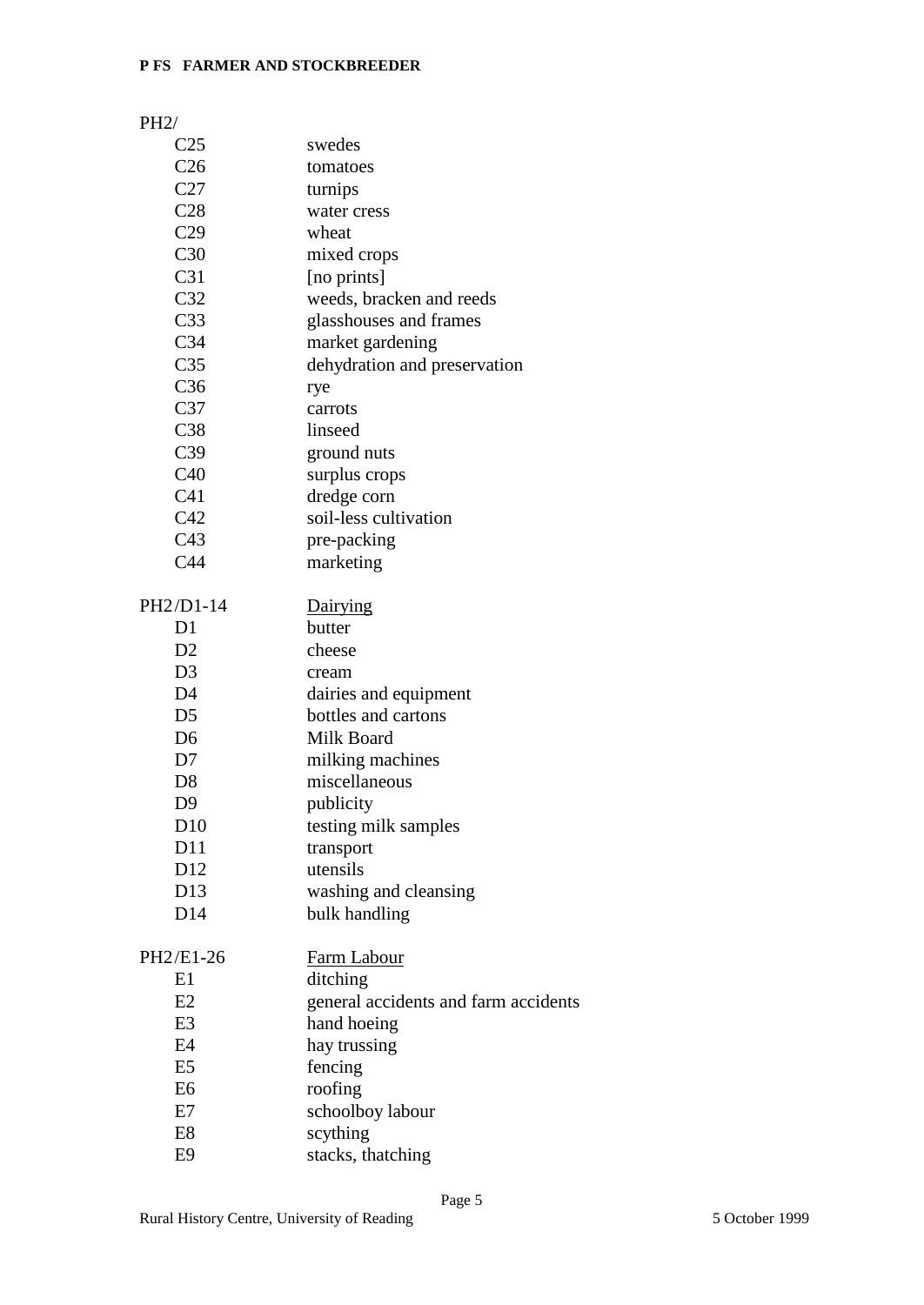# PH2/

| E10            | stooking                          |
|----------------|-----------------------------------|
| E11            | transplanting                     |
| E12            | <b>Women's Land Army</b>          |
| E13            | timber, woodland (work in)        |
| E14            | food mixing                       |
| E15            | hurdle making                     |
| E16            | broadcasting                      |
| E17            | training schemes and education    |
| E18            | workers (types)                   |
| E19            | fires (deliberate)                |
| E20            | work study and management         |
| E21            | crowd scenes                      |
| E22            | show demonstrations               |
| E23            | automation                        |
| E24            | sports and pastimes               |
| E25            | Farmer and Stockbreeder farms     |
| E26            | computers                         |
|                |                                   |
| PH2/F1-8       | Horses                            |
| F1             | colts                             |
| F <sub>2</sub> | mares and foals                   |
| F <sub>3</sub> | miscellaneous                     |
| F <sub>4</sub> | ponies                            |
| F <sub>5</sub> | shows, preparation                |
| F <sub>6</sub> | shows (judging) and sales         |
| F7             | stables                           |
| F <sub>8</sub> | veterinary                        |
|                |                                   |
| PH2/G1-60      | <b>Machinery and Cultivation</b>  |
| G1             | baling                            |
| G2             | barn machinery and grain storage  |
| G3             | bracken and thistle cutting       |
| G <sub>4</sub> | broadcasting                      |
| G <sub>5</sub> | [no prints]                       |
| G <sub>6</sub> | combine harvesters                |
| G7             | concrete                          |
| G8             | cultivating                       |
| G <sub>9</sub> | ditching                          |
| G10            | drilling                          |
| G11            | dung (carting and spreading)      |
| G12            | electric fencing                  |
| G13            | electric power and lighting       |
| G14            | fertiliser distribution           |
| G15            | grass drying and crop drying      |
| G16            | grassland cultivation             |
| G17            | harrowing (arable) and discing    |
| G18            | harvesting (cutting and carrying) |
|                |                                   |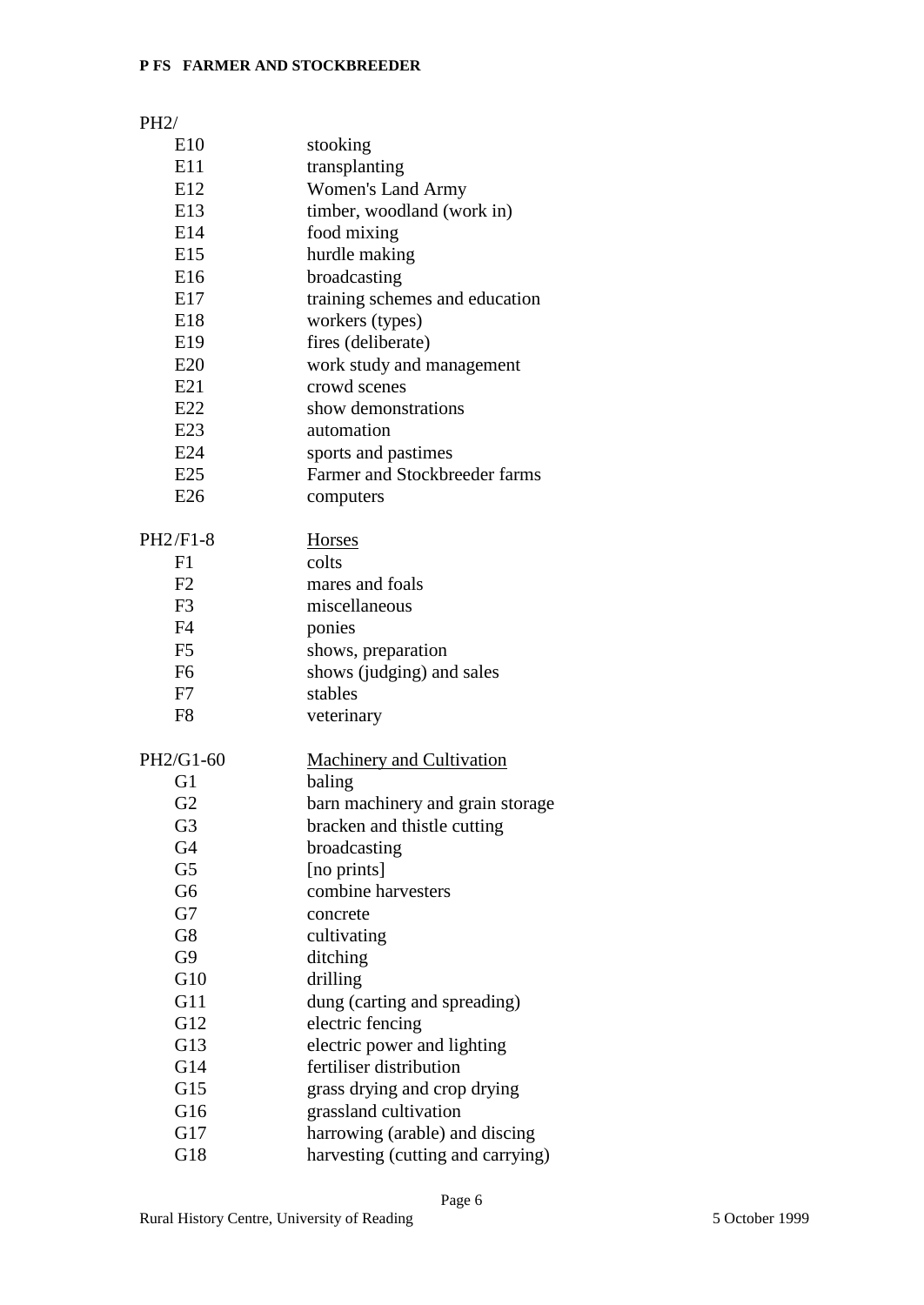| PH2/            |                  |
|-----------------|------------------|
| G19             | haymaking        |
| G20             | liquid manure    |
| G21             | miscellaneous    |
| G22             | drainage         |
| G23             | mowing           |
| G24             | ploughs, horse   |
| G <sub>25</sub> | ploughs, tracto  |
| G <sub>26</sub> | repairs, cleani  |
| G27             | rolling          |
| G28             | rotary cultivati |
| G29             | row crop work    |
| G30             | sawing timber    |
| G31             | seed cleaning,   |
| G32             | emall toole      |

| G21             | miscellaneous                      |
|-----------------|------------------------------------|
| G22             | drainage                           |
| G23             | mowing                             |
| G24             | ploughs, horse                     |
| G25             | ploughs, tractor                   |
| G26             | repairs, cleaning, machinery       |
| G27             | rolling                            |
| G28             | rotary cultivation                 |
| G29             | row crop work                      |
| G30             | sawing timber and forestry         |
| G31             | seed cleaning, dressing and mixing |
| G32             | small tools                        |
| G33             | spraying and dusting               |
| G34             | engines                            |
| G35             | straw                              |
| G36             | sweeps                             |
| G37             | threshing                          |
| G38             | draining                           |
| G39             | transplanting                      |
| G40             | transport                          |
| G41             | tripods                            |
| G42             | tyres and strakes                  |
| G43             | binders                            |
| G44             | tractors, (a) hand tractors        |
| G45             | irrigation                         |
| G46             | hoeing (mechanical)                |
| G47             | gyrotillers                        |
| G48             | grain driers                       |
| G49             | bull-dozers                        |
| G50             | lifting gear and loading gear      |
| G51             | reclamation and marginal land      |
| G52             | neglected equipment and buildings  |
| G53             | miscellaneous                      |
| G54             | root harvesters                    |
| G <sub>55</sub> | forage harvesters                  |
| G56             | shows (general views)              |
| G57             | aerial operations                  |
| G58             | ploughed up pasture                |
| G59             | bulk handling                      |
| G60             | machinery guards                   |
| PH2/H1-73       | Miscellaneous                      |
| H1              | antiques                           |

| H2 | general pictorial views |
|----|-------------------------|
| H3 | heer                    |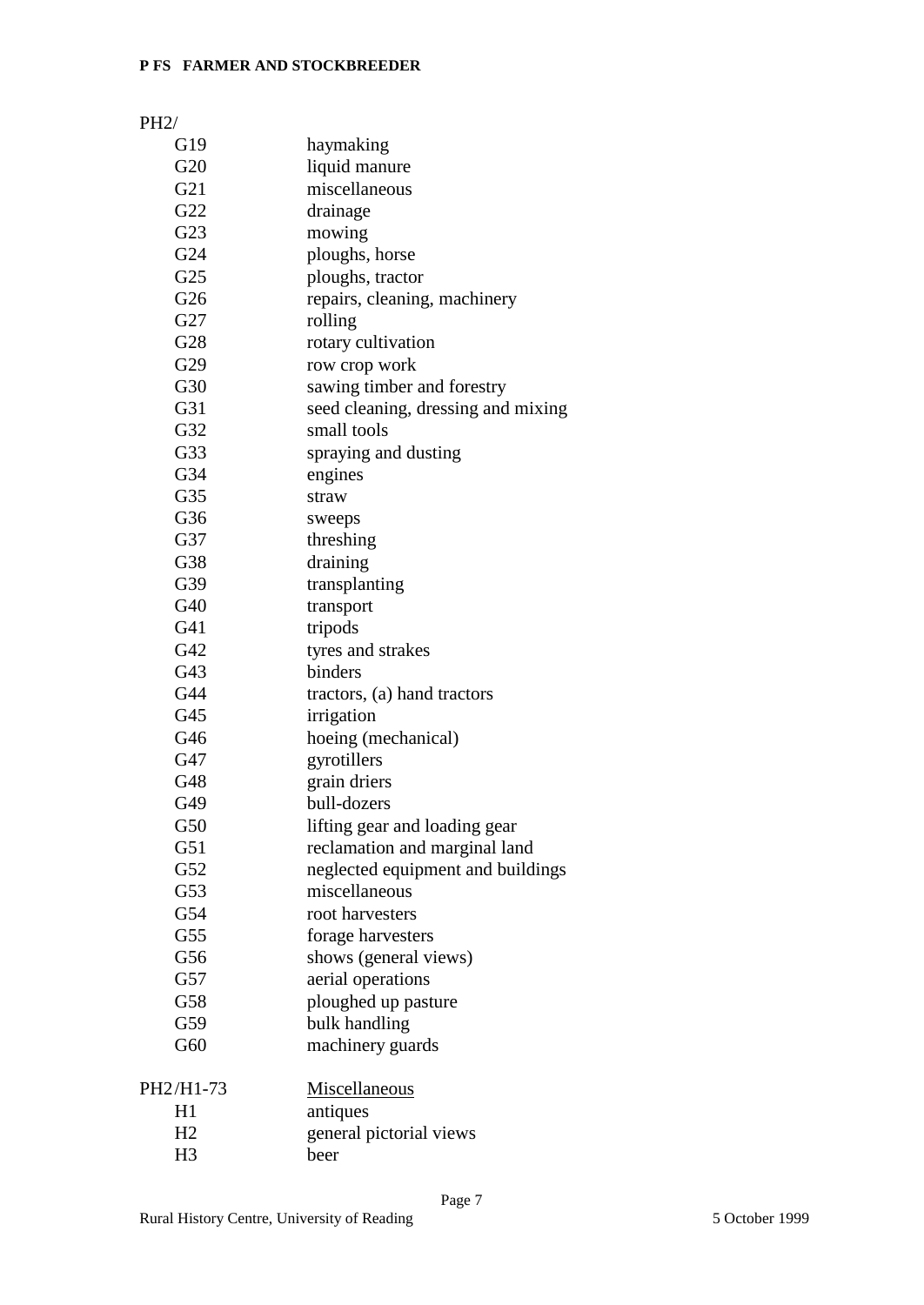# PH2/

| H4              | bees                               |
|-----------------|------------------------------------|
| H <sub>5</sub>  | birds and shooting                 |
| H <sub>6</sub>  | buildings, exterior                |
| H7              | buildings, interior                |
| H <sub>8</sub>  | fires, floods, gales and droughts  |
| H <sub>9</sub>  | dogs and hunting                   |
| H10             | flowers                            |
| H <sub>11</sub> | goats                              |
| H <sub>12</sub> | reqisition schemes                 |
| H13             | markets and shops                  |
| H <sub>14</sub> | roads and bridges                  |
| H15             | snow, frost and fog                |
| H <sub>16</sub> | publicity and demonstrations       |
| H17             | trophies, medals and presentations |
| H18             | shipping and railways              |
| H <sub>19</sub> | weather reports                    |
| H <sub>20</sub> | vermin                             |
| H21             | war measures                       |
| H <sub>22</sub> | water supply                       |
| H <sub>23</sub> | abattoirs                          |
| H <sub>24</sub> | Young Farmers' Club                |
| H <sub>25</sub> | farmers home                       |
| H <sub>26</sub> | industrial scenes                  |
| H <sub>27</sub> | [no prints]                        |
| H <sub>28</sub> | fox farms                          |
| H <sub>29</sub> | Farmer and Stockbreeder vans       |
| H <sub>30</sub> | stands at shows                    |
| H31             | [no prints]                        |
| H32             | groups                             |
| H <sub>33</sub> | road signs and notices             |
| H34             | instruments, various               |
| H35             | conferences                        |
| H <sub>36</sub> | bread                              |
| H37             | crofters and smallholders          |
| H <sub>38</sub> | gates                              |
| H39             | gadgets                            |
| H40             | France                             |
| H41             | <b>United States of America</b>    |
| H42             | Denmark, Sweden and Norway         |
| H43             | overseas                           |
| /a              | Russia                             |
| /b              | Germany                            |
| $\sqrt{c}$      | Australia and New Zealand          |
| /d              | miscellaneous                      |
| H44             | Canada                             |
| H45             | windmills and water mills          |
| H46             | coal, peat and quarrying           |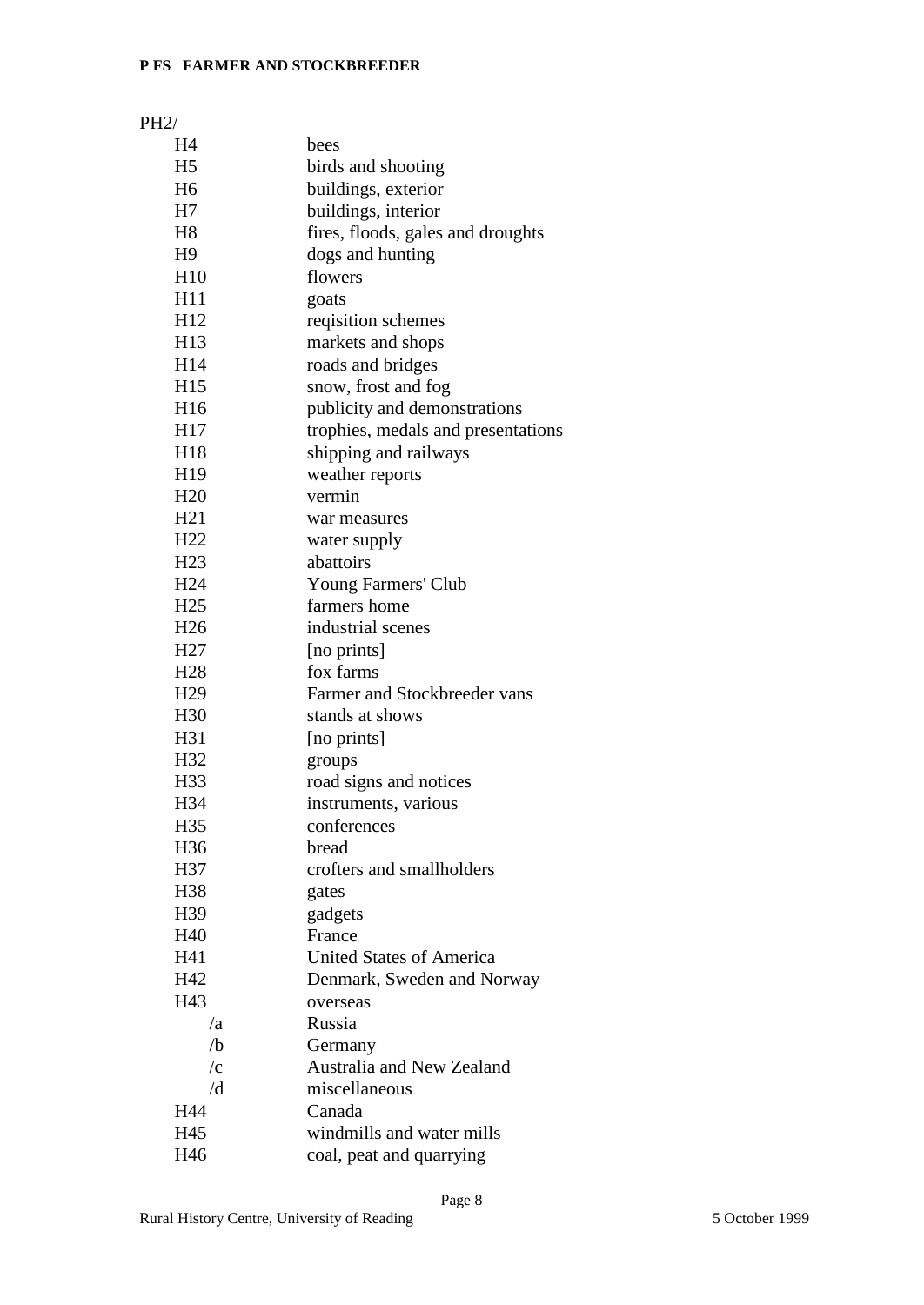# PH2/

| H47             | maps                                      |
|-----------------|-------------------------------------------|
| H48             | cartoons                                  |
| H49             | line drawings and graphs                  |
| H <sub>50</sub> | crafts                                    |
| H51             | cold storage                              |
| H <sub>52</sub> | soil erosion                              |
| H <sub>53</sub> | aerial views                              |
| H <sub>54</sub> | marketing schemes                         |
| H <sub>55</sub> | chemical production and research          |
| H <sub>56</sub> | animal feeding stuffs                     |
| H <sub>57</sub> | Ireland                                   |
| H <sub>58</sub> | mixed stock                               |
| H <sub>59</sub> | anti-biotics                              |
| H <sub>60</sub> | fuel storage                              |
| H <sub>61</sub> | shows general                             |
| H <sub>62</sub> | disasters                                 |
| H <sub>63</sub> | construction details                      |
| H <sub>64</sub> | cleaning sheds etc                        |
| H <sub>65</sub> | soil, mud, etc                            |
| H <sub>66</sub> | rabbits                                   |
| H <sub>67</sub> | money                                     |
| H <sub>68</sub> | progeny testing                           |
| H <sub>69</sub> | counties                                  |
| H70             | Christmas issue (Farmer and Stockbreeder) |
| H71             | pictures                                  |
| H72             | <b>Royal Show</b>                         |
| H73             | Dairy Show and Smithfield Show            |
| PH2/J1-41       | Poultry                                   |
| J <sub>1</sub>  | breeding stock                            |
| J2              | brooders and brooder houses               |
| J3              | broody crops                              |
| J4              | catching and culling                      |
| J <sub>5</sub>  | chicks and young stock                    |
| J <sub>6</sub>  | cleaning houses and reairs                |
| J7              | ducks                                     |
| J8              | eggs                                      |
| J9              | fattening                                 |
| J10             | feed                                      |
| J11             | folding units                             |
| J12             | free range                                |
| J13             | geese                                     |
| J14             | green food and swill                      |
| J15             | houses and equipment                      |
| J16             | incubators                                |
| J17             | interiors, laying houses                  |
| J18             | laying batteries                          |
|                 |                                           |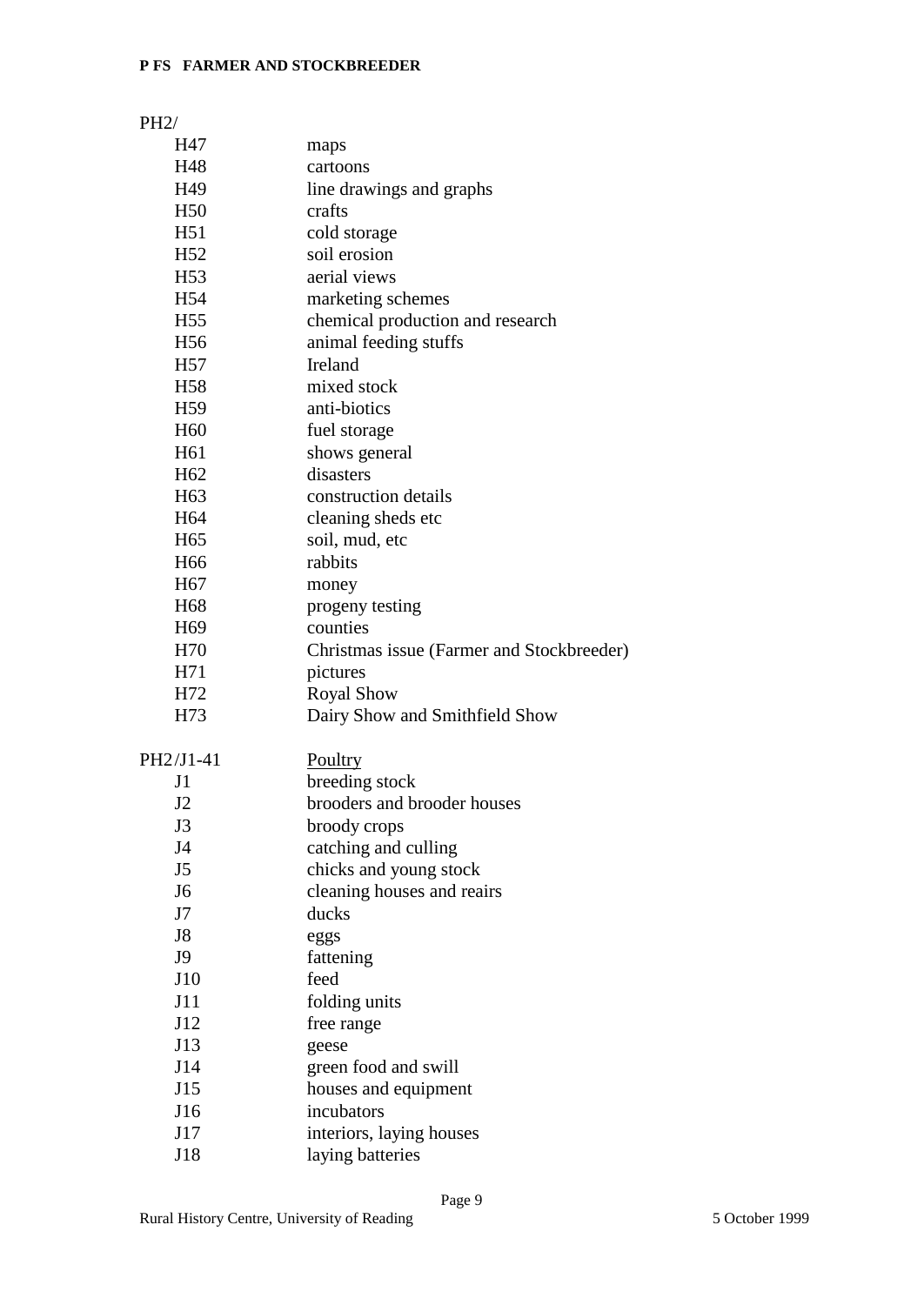| PH2/                  |                                      |
|-----------------------|--------------------------------------|
| J19                   | laying trials                        |
| J20                   | identification                       |
| J21                   | marketing                            |
| J22                   | miscellaneous                        |
| J23                   | night arks                           |
| J24                   | poultry in orchards                  |
| J25                   | sexing chicks                        |
| J26                   | semi-intensive and intensive systems |
| J27                   | slatted floor houses                 |
| J28                   | turkeys                              |
| J29                   | veterinary                           |
| J30                   | water                                |
| J31                   | grazing                              |
| J32                   | <b>Speirs Alexander</b>              |
| J33                   | cockerels                            |
| J34                   | hens (single) and pullets            |
| J35                   | table                                |
| J36                   | packing chicks                       |
| J37                   | Hugh Finn                            |
| J38                   | laying yards                         |
| J39                   | deep litter                          |
| J40                   | broiler houses                       |
| J41                   | laying birds                         |
|                       |                                      |
| PH2/K1-27             | <b>Sheep</b>                         |
| K1<br>K2              | carcases                             |
|                       | dipping                              |
| K <sub>3</sub>        | early lambs<br>ewes and lambs        |
| K4<br>K <sub>5</sub>  |                                      |
|                       | feeding                              |
| K <sub>6</sub>        | flocks                               |
| K7                    | folding                              |
| K <sup>8</sup>        | houses and equipment                 |
| K <sub>9</sub><br>K10 | lambing                              |
|                       | marketing<br>miscellaneous           |
| K11                   |                                      |
| K <sub>12</sub>       | sales                                |
| K13                   | shearing                             |
| K14                   | sheep dog trials                     |
| K15                   | [no prints]                          |
| K16                   | veterinary                           |
| K17                   | washing                              |
| K18                   | wool                                 |
| K19                   | showing (judging)                    |
| K <sub>20</sub>       | cross-bred sheep and lambs           |
| K21                   | export                               |
| K22                   | preparation for shows                |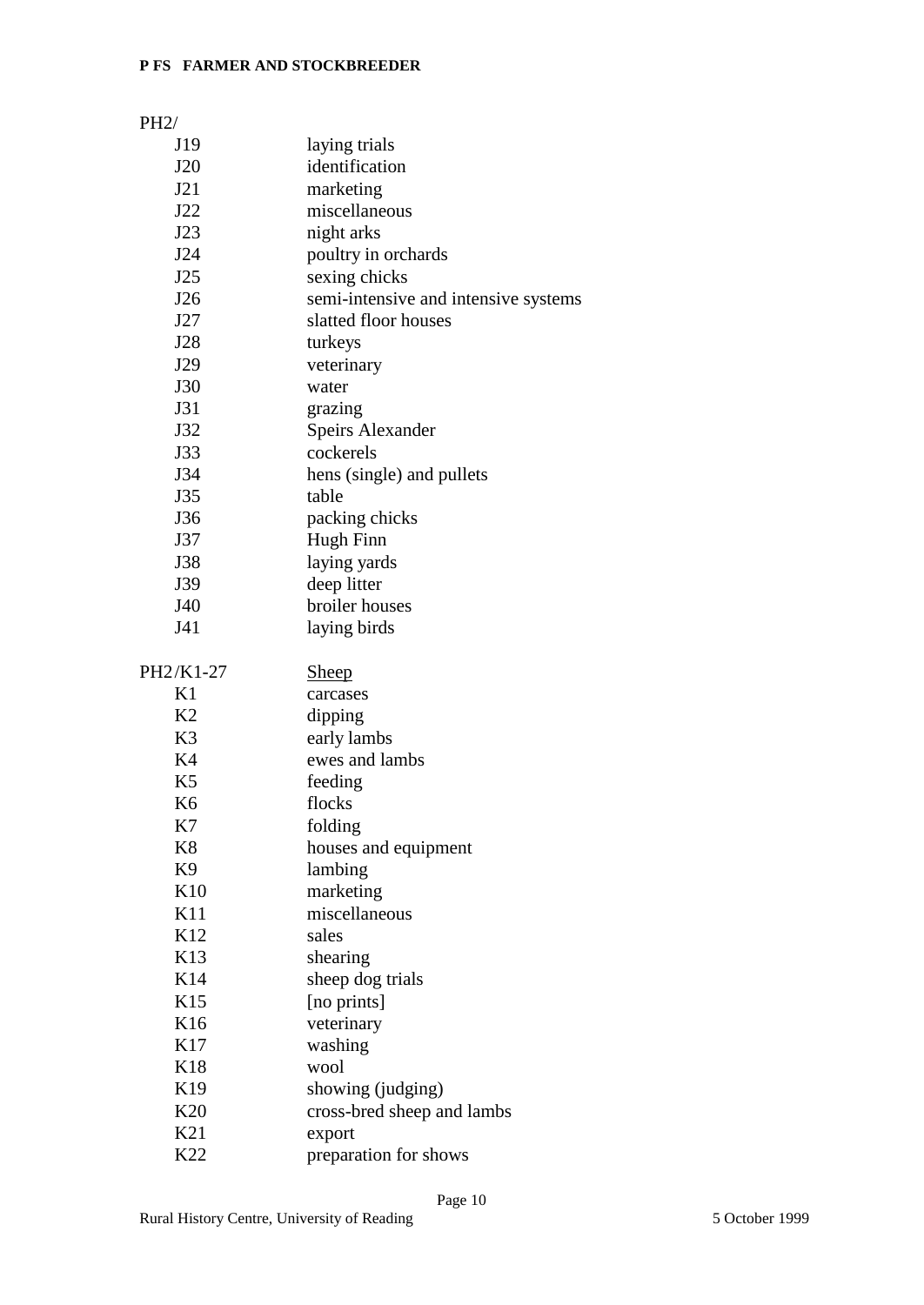| PH2/            |                                           |
|-----------------|-------------------------------------------|
| K <sub>23</sub> | single animals                            |
| K24             | transport                                 |
| K <sub>25</sub> | sheep on hills                            |
| K <sub>26</sub> | sorting and penning                       |
| K27             |                                           |
|                 | sheep recording                           |
| PH2/L1-7        | <b>Silage</b>                             |
| L1              | carting                                   |
| L2              | cutting                                   |
| L3              | filling and making                        |
| L4              | self feeding silage                       |
| L5              | silos and silage pits                     |
| L6              | using silage                              |
| L7              | haylage and automatic feeding             |
|                 |                                           |
| PH2/M1-29       | <b>Fruit</b>                              |
| M1              | apples                                    |
| M <sub>2</sub>  | cider                                     |
| M <sub>3</sub>  | clamping                                  |
| M <sub>4</sub>  | cold store and other storage              |
| M <sub>5</sub>  | grafting                                  |
| M <sub>6</sub>  | miscellaneous                             |
| M <sub>7</sub>  | orchard heaters and frost protection      |
| M8              | packing and grading                       |
| M <sub>9</sub>  | pests and diseases (and neglect)          |
| M10             | pears                                     |
| M11             | picking                                   |
| M12             | planting                                  |
| M13             | pruning and lopping                       |
| M14             | soft fruit                                |
| M15             | spraying and fertilising                  |
| M16             | stone fruit                               |
| M17             | cultivating in orchards                   |
| M18             | [no prints]                               |
| M19             | preserving                                |
|                 |                                           |
| M20             | grease-banding and protection from pests  |
| M21             | clearing old trees and overgrown orchards |
| M22             | stock in orchards                         |
| M23             | staking and tying                         |
| M24             | cordons and espaliers                     |
| M25             | research                                  |
| M26             | irrigation                                |
| M27             | transport                                 |
| M28             | inter-cropping                            |
| M29             | marketing                                 |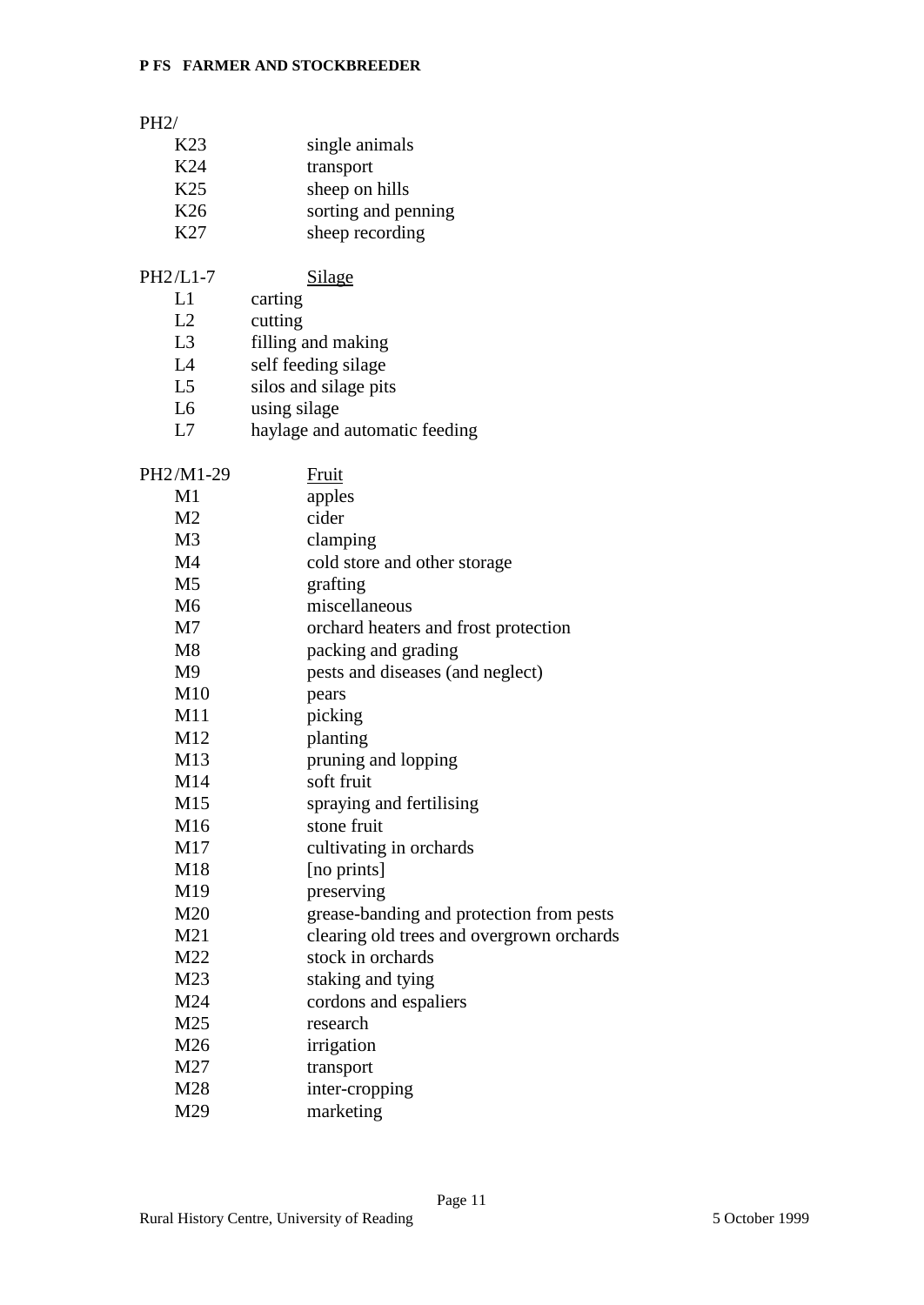| PH2/N1-19       | <u>Pigs</u>                   |
|-----------------|-------------------------------|
| N <sub>1</sub>  | bacon                         |
| N <sub>2</sub>  | breeding stock                |
| N <sub>3</sub>  | carcases and meat cuts        |
| N <sub>4</sub>  | fattening pigs                |
| N <sub>5</sub>  | feed and drink                |
| N <sub>6</sub>  | grazing                       |
| N7              | indoor plant                  |
| N8              | marketing                     |
| N <sub>9</sub>  | miscellaneous                 |
| N10             | outdoor plant                 |
| N11             | sales                         |
| N <sub>12</sub> | shows                         |
| N13             | sows, litters and young stock |
| N <sub>14</sub> | store pigs                    |
| N15             | swill and Pig Clubs           |
| N <sub>16</sub> | veterinary                    |
| N17             | weighing and grading          |
| N <sub>18</sub> | single animals                |
| N <sub>19</sub> | transport                     |
|                 |                               |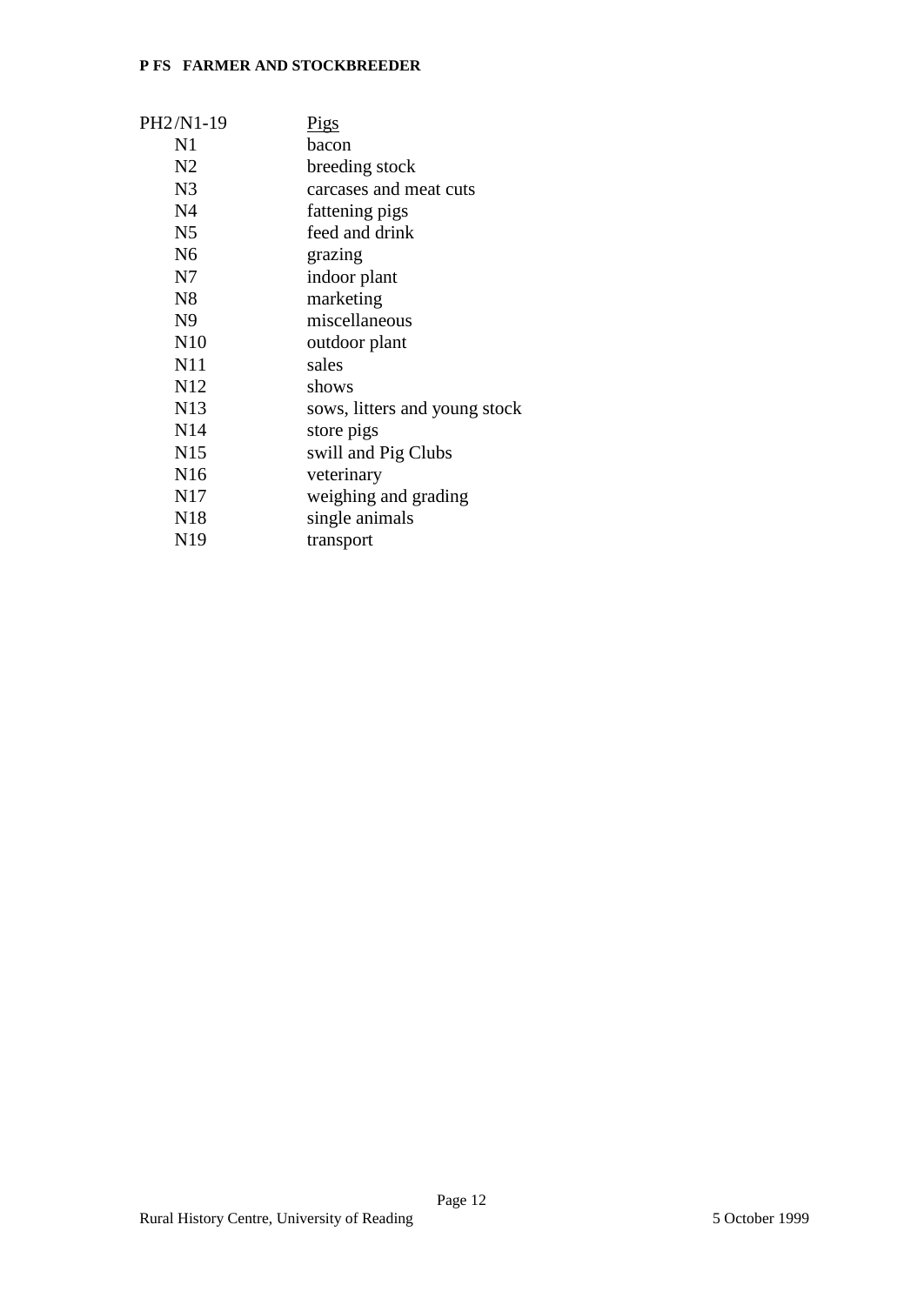# **PH4 REGISTERS AND INDEXES**

**PH4/1-4** SUMMARY NEGATIVE BOOKS: jobs alphabetical, refer to PH1

| $\mathbf{1}$          | September 1924 - October 1946 (H1-9999, K1-36453) |
|-----------------------|---------------------------------------------------|
| $\overline{2}$        | October 1948 - April 1957                         |
| 3                     | April 1957 - October 1960                         |
| $\overline{4}$        | October 1960 - December 1962                      |
| PH4/5-16              | JOB BOOKS: alphabetical, refer to PH1             |
| 5                     | Negatives taken 1925                              |
| 6                     | Negatives taken 1926-1927                         |
| 7                     | Negatives taken 1928                              |
| 8                     | Negatives taken 1929                              |
| 9                     | Negatives taken 1930                              |
| 10                    | Negatives taken 1931                              |
| 11                    | Negatives taken 1932                              |
| 12                    | Negatives taken 1933                              |
| 13                    | Negatives taken 1933-1936                         |
| 14                    | Negatives taken 1942-1948                         |
| 15                    | Negatives taken January 1949 - May 1953           |
| 16                    | Negatives taken June 1953 - December 1959         |
| PH4/17-20             | CARD INDEX: prize animals by name, refers to PH1  |
| 17                    | Sheep A-Z                                         |
| 18                    | Pigs A-Z                                          |
| 19                    | Cattle A-Z (to 1932)                              |
| 20                    | Horses A-Z                                        |
| PH4/21                | CARD INDEX: jobs alphabetical, refers to PH4/A-N  |
| PH4/A1-N19            | <b>CONTACT PRINTS, classified</b>                 |
| PH4/A1-27             | <b>Beef Cattle</b>                                |
| A1                    | calves, indoors                                   |
| A2                    | calves, outdoors                                  |
| A <sub>3</sub>        | carcases                                          |
| A4                    | cattle at grass                                   |
| A <sub>5</sub>        | cattle sheds                                      |
| A <sub>6</sub>        | cattle yards                                      |
| A7                    | cows and calves                                   |
| A8                    | feeding, indoors                                  |
| A <sub>9</sub>        | feeding, outdoors                                 |
| $\Lambda$ 1 $\Lambda$ |                                                   |

A10 grading A11 shows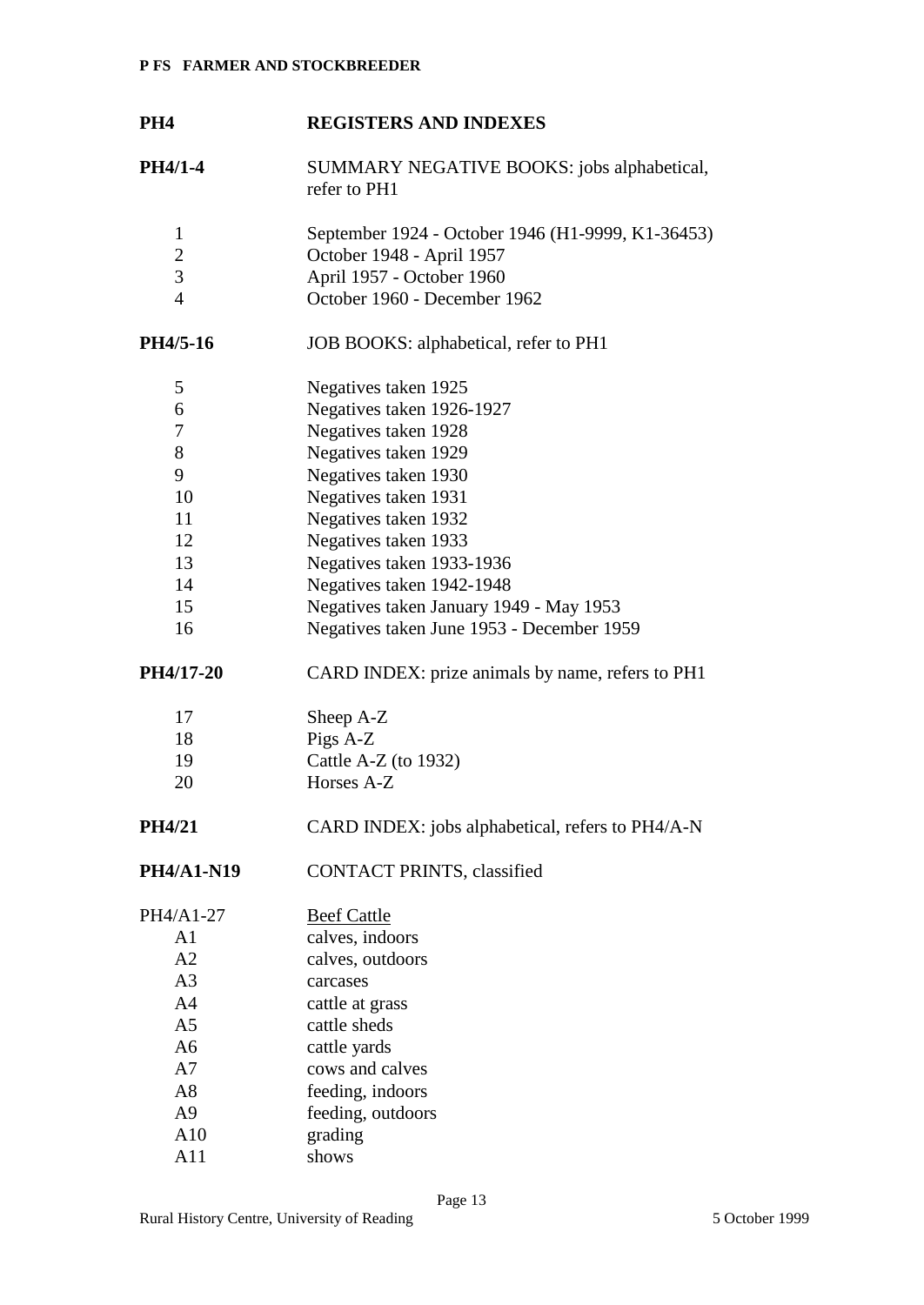# PH4/

| A12            | markets and sales      |
|----------------|------------------------|
| A13            | young stock, indoors   |
| A14            | young stock, outdoors  |
| A15            | fattened stock         |
| A16            | single animals         |
| A17            | bull pens              |
| A18            | cattle on hills        |
| A19            | cattle in the wilds    |
| A20            | attested cattle        |
| A21            | foot and mouth disease |
| A22            | housing                |
| A23            | weighing and grading   |
| A24            | preparation for shows  |
| A25            | miscellaneous          |
| A26            | beef from dairy herd   |
| A27            | barley beef            |
|                |                        |
| PH4/B1-27      | Dairy cattle           |
| B1             | calves, indoors        |
| <b>B2</b>      | calves, outdoors       |
| B <sub>3</sub> | cows at grass          |
| <b>B4</b>      | feeding, indoors       |
| B <sub>5</sub> | feeding, outdoors      |
| <b>B6</b>      | markets and sales      |
| B7             | milking, hand          |
| <b>B8</b>      | milking, machine       |
| B <sub>9</sub> | milking, open air      |
| <b>B10</b>     | miscellaneous          |
| <b>B11</b>     | proven sires           |
| <b>B12</b>     | shows                  |
| <b>B13</b>     | stalls and cowsheds    |
| <b>B14</b>     | veterinary             |
| <b>B15</b>     | washing and clipping   |
| <b>B16</b>     | young stock, indoors   |
| <b>B17</b>     | young stock, outdoors  |
| <b>B18</b>     | single animals         |
| <b>B19</b>     | cows and claves        |
| <b>B20</b>     | transport              |
| <b>B21</b>     | cattle yards           |
| <b>B22</b>     | cattle on ley          |
| <b>B23</b>     | milking parlours       |
| <b>B24</b>     | de-horned cattle       |
| <b>B25</b>     | milk records           |
| <b>B26</b>     | zero grazing           |
| <b>B27</b>     | cow cubicles           |
|                |                        |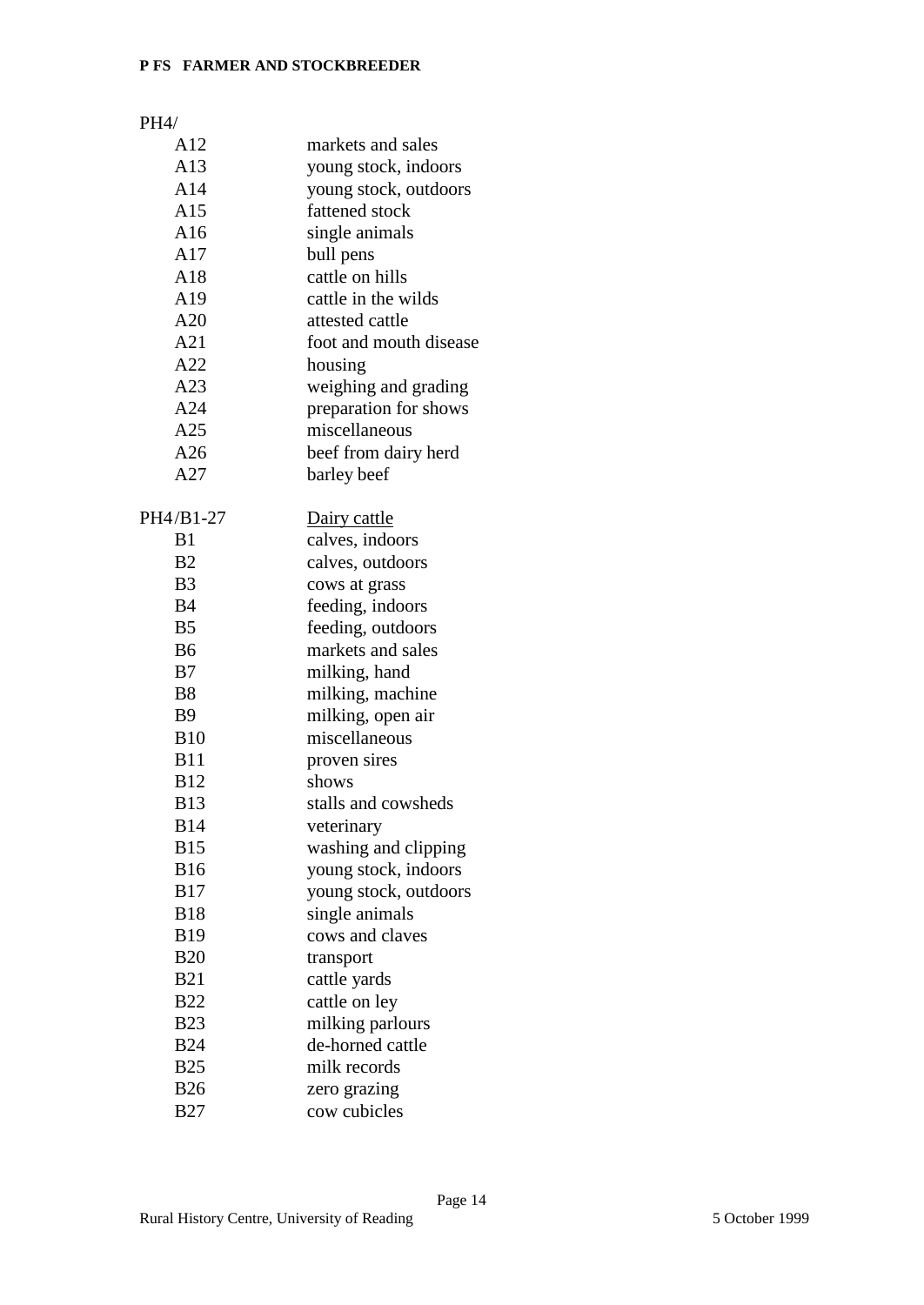| PH4/C1-44           | <b>Crops</b>                 |
|---------------------|------------------------------|
| C1                  | barley                       |
| C <sub>2</sub>      | beans                        |
| C <sub>3</sub>      | broccoli                     |
| C <sub>4</sub>      | brussels sprouts             |
| C <sub>5</sub>      | cabbages                     |
| C <sub>6</sub>      | celery                       |
| C7                  | grasses                      |
| C8                  | flax                         |
| C9                  | hops                         |
| C10                 | kale and rape                |
| C11                 | lettuce                      |
| C12                 | lucerne                      |
| C13                 | maize                        |
| C14                 | mangolds                     |
| C15                 | miscellaneous                |
| C16                 | mushrooms                    |
| C17                 | oats                         |
| C18                 | onions                       |
| C19                 | peas                         |
| C20                 | pests                        |
| C21                 | poisonous plants             |
| C22                 | potatoes                     |
| /a                  | chitting                     |
| /b                  | clamping and storage         |
| $\sqrt{\mathrm{c}}$ | grading and processing       |
| /d                  | harvesting                   |
| /e                  | planting                     |
| /f                  | pests and diseases           |
| /g                  | ridging                      |
| /h                  | handling                     |
| C <sub>23</sub>     | seed crops                   |
| C <sub>24</sub>     | sugar beet                   |
| C <sub>25</sub>     | swedes                       |
| C <sub>26</sub>     | tomatoes                     |
| C27                 | turnips                      |
| C28                 | water cress                  |
| C29                 | wheat                        |
| C30                 | mixed crops                  |
| C <sub>31</sub>     | [no prints]                  |
| C <sub>32</sub>     | weeds, bracken and reeds     |
| C <sub>33</sub>     | glasshouses and frames       |
| C <sub>34</sub>     | market gardening             |
| C <sub>35</sub>     | dehydration and preservation |
| C <sub>36</sub>     | rye                          |
| C <sub>37</sub>     | carrots                      |
| C38                 | linseed                      |
| C <sub>39</sub>     | ground nuts                  |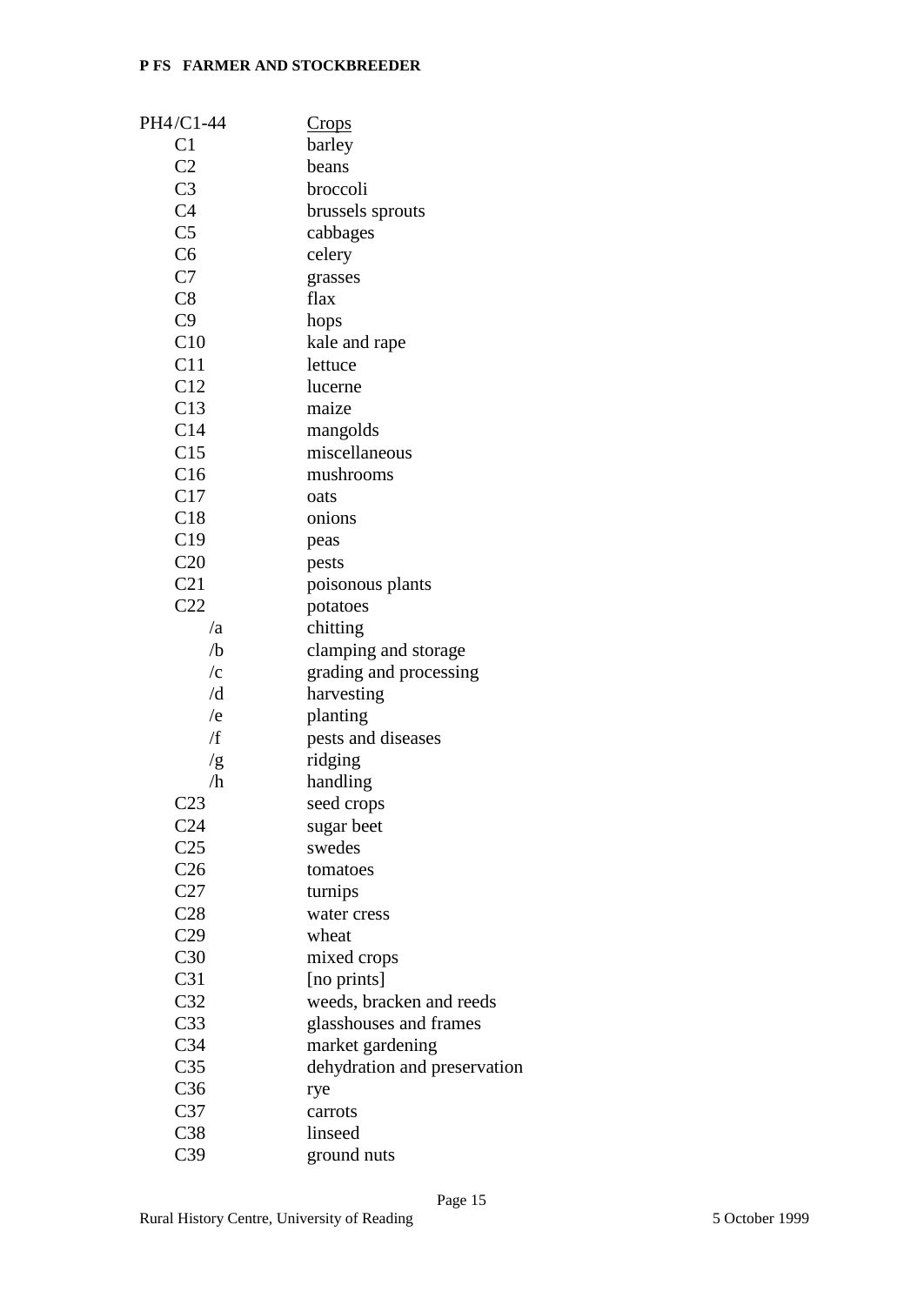| PH4/                             |                                              |
|----------------------------------|----------------------------------------------|
| C40                              | surplus crops                                |
| C <sub>41</sub>                  | dredge corn                                  |
| C42                              | soil-less cultivation                        |
| C43                              | pre-packing                                  |
| C44                              | marketing                                    |
|                                  |                                              |
| PH4/D1-14                        | Dairying                                     |
| D1                               | butter                                       |
| D2                               | cheese                                       |
| D <sub>3</sub><br>D <sub>4</sub> | cream                                        |
| D <sub>5</sub>                   | dairies and equipment<br>bottles and cartons |
| D <sub>6</sub>                   | Milk Board                                   |
| D7                               |                                              |
| D <sub>8</sub>                   | milking machines<br>miscellaneous            |
| D <sub>9</sub>                   |                                              |
| D10                              | publicity<br>testing milk samplesPH2/        |
| D11                              | transport                                    |
| D <sub>12</sub>                  | utensils                                     |
| D <sub>13</sub>                  | washing and cleansing                        |
| D14                              | bulk handling                                |
|                                  |                                              |
| PH4/E1-26                        | <b>Farm Labour</b>                           |
| E1                               | ditching                                     |
| E2                               | general accidents and farm accidents         |
| E <sub>3</sub>                   | hand hoeing                                  |
| E4                               | hay trussing                                 |
| E <sub>5</sub>                   | fencing                                      |
| E <sub>6</sub>                   | roofing                                      |
| E7                               | schoolboy labour                             |
| E8                               | scything                                     |
| E9                               | stacks, thatching                            |
| E10                              | stooking                                     |
| E11                              | transplanting                                |
| E12                              | <b>Women's Land Army</b>                     |
| E13                              | timber, woodland (work in)                   |
| E14                              | food mixing                                  |
| E15                              | hurdle making                                |
| E16                              | broadcasting                                 |
| E17                              | training schemes and education               |
| E18                              | workers (types)                              |
| E <sub>19</sub>                  | fires (deliberate)                           |
| E20                              | work study and management                    |
| E21                              | crowd scenes                                 |
| E22                              | show demonstrations                          |
| E23                              | automation                                   |
| E24                              | sports and pastimes                          |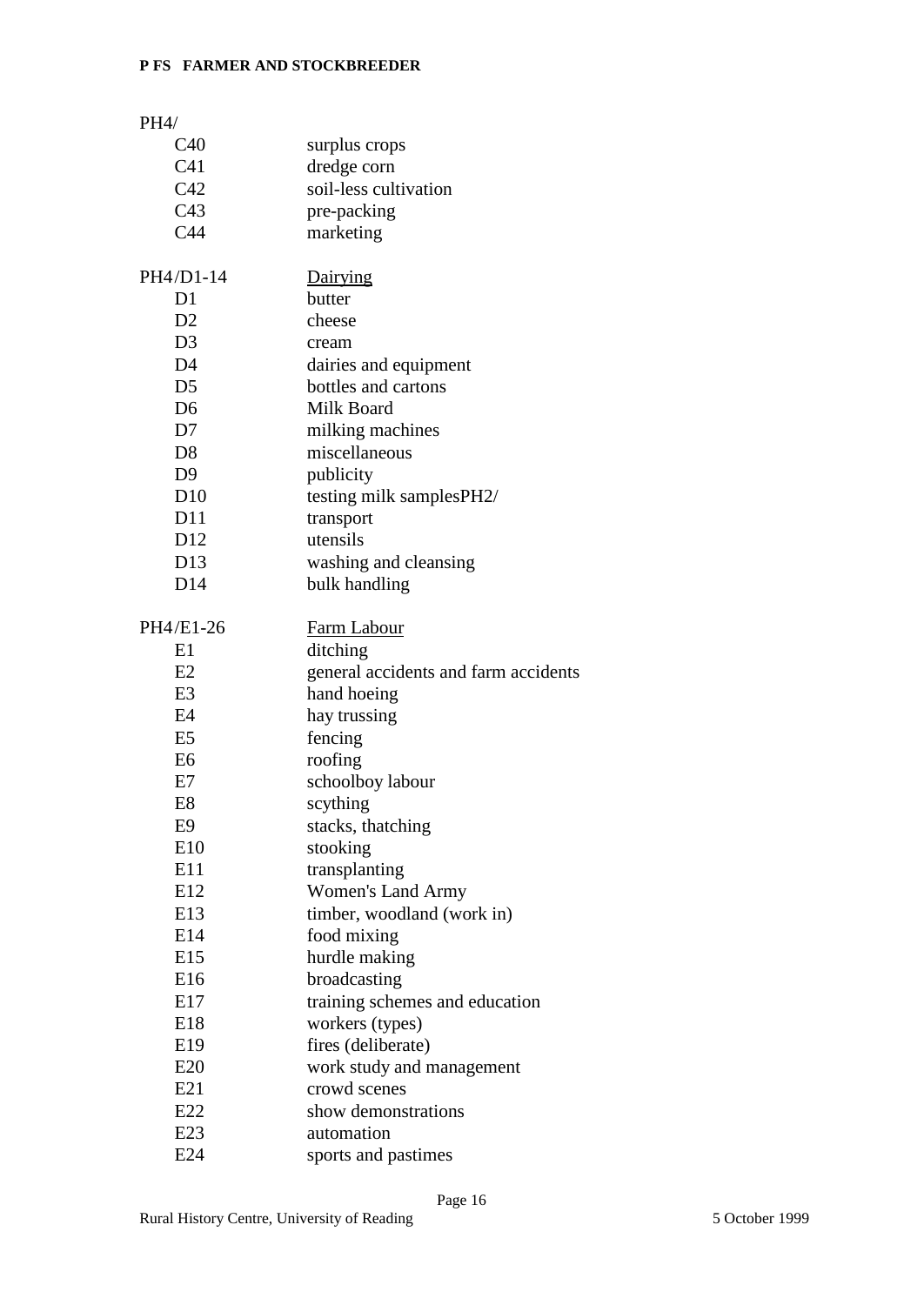| PH4/           |                                    |
|----------------|------------------------------------|
| E25            | Farmer and Stockbreeder farms      |
| E26            | computers                          |
|                |                                    |
| PH4/F1-8       | Horses                             |
| F1             | colts                              |
| F <sub>2</sub> | mares and foals                    |
| F <sub>3</sub> | miscellaneous                      |
| F <sub>4</sub> | ponies                             |
| F <sub>5</sub> | shows, preparation                 |
| F <sub>6</sub> | shows (judging) and sales          |
| F7             | stables                            |
| F8             | veterinary                         |
|                |                                    |
| PH4/G1-60      | <b>Machinery and Cultivation</b>   |
| G <sub>1</sub> | baling                             |
| G2             | barn machinery and grain storage   |
| G <sub>3</sub> | bracken and thistle cutting        |
| G <sub>4</sub> |                                    |
| G <sub>5</sub> | broadcasting<br>[no prints]        |
| G <sub>6</sub> | combine harvesters                 |
| G7             |                                    |
|                | concrete                           |
| G8             | cultivating                        |
| G9             | ditching                           |
| G10            | drilling                           |
| G11            | dung (carting and spreading)       |
| G12            | electric fencing                   |
| G13            | electric power and lighting        |
| G14            | fertiliser distribution            |
| G15            | grass drying and crop drying       |
| G16            | grassland cultivation              |
| G17            | harrowing (arable) and discing     |
| G18            | harvesting (cutting and carrying)  |
| G19            | haymaking                          |
| G20            | liquid manure                      |
| G21            | miscellaneous                      |
| G22            | drainage                           |
| G23            | mowing                             |
| G24            | ploughs, horse                     |
| G25            | ploughs, tractor                   |
| G26            | repairs, cleaning, machinery       |
| G27            | rolling                            |
| G28            | rotary cultivation                 |
| G29            | row crop work                      |
| G30            | sawing timber and forestry         |
| G31            | seed cleaning, dressing and mixing |
| G32            | small tools                        |
| G33            | spraying and dusting               |
|                |                                    |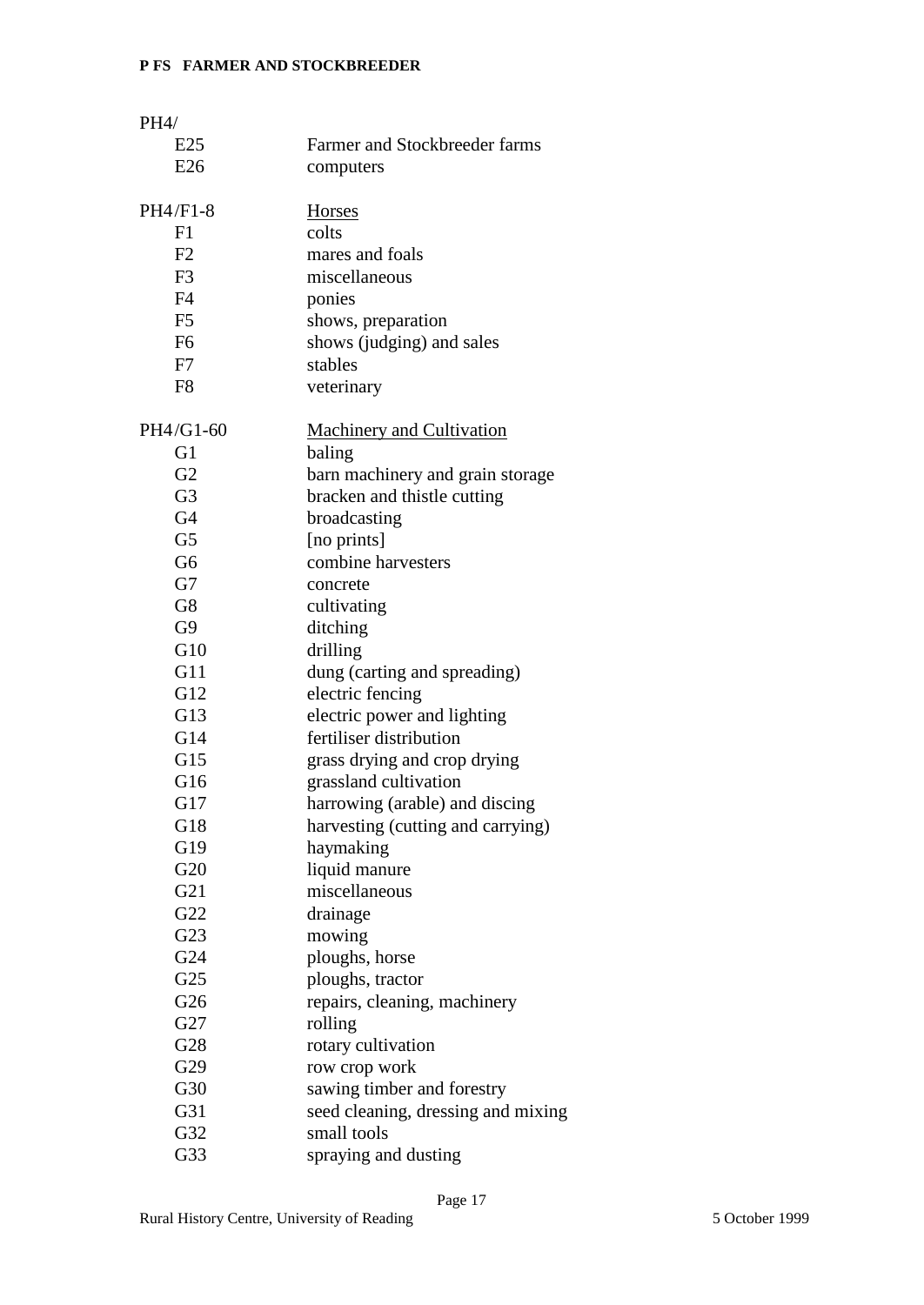# PH4/

| G34             | engines                            |
|-----------------|------------------------------------|
| G35             | straw                              |
| G36             | sweeps                             |
| G37             | threshing                          |
| G38             | draining                           |
| G39             | transplanting                      |
| G40             | transport                          |
| G41             | tripods                            |
| G42             | tyres and strakes                  |
| G43             | binders                            |
| G44             | tractors, (a) hand tractors        |
| G45             | irrigation                         |
| G46             | hoeing (mechanical)                |
| G47             | gyrotillers                        |
| G48             | grain driers                       |
| G49             | bull-dozers                        |
| G50             | lifting gear and loading gear      |
| G51             | reclamation and marginal land      |
| G52             | neglected equipment and buildings  |
| G53             | miscellaneous                      |
| G54             | root harvesters                    |
| G <sub>55</sub> | forage harvesters                  |
| G56             | shows (general views)              |
| G57             | aerial operations                  |
| G58             | ploughed up pasture                |
| G59             | bulk handling                      |
| G60             | machinery guards                   |
|                 |                                    |
| PH4/H1-73       | <b>Miscellaneous</b>               |
| H1              | antiques                           |
| H2              | general pictorial views            |
| H3              | beer                               |
| H4              | bees                               |
| H <sub>5</sub>  | birds and shooting                 |
| H <sub>6</sub>  | buildings, exterior                |
| H7              | buildings, interior                |
| H <sub>8</sub>  | fires, floods, gales and droughts  |
| H <sub>9</sub>  | dogs and hunting                   |
| H10             | flowers                            |
| H11             | goats                              |
| H12             | reqisition schemes                 |
| H <sub>13</sub> | markets and shops                  |
| H14             | roads and bridges                  |
| H15             | snow, frost and fog                |
| H <sub>16</sub> | publicity and demonstrations       |
| H17             | trophies, medals and presentations |
| H18             | shipping and railways              |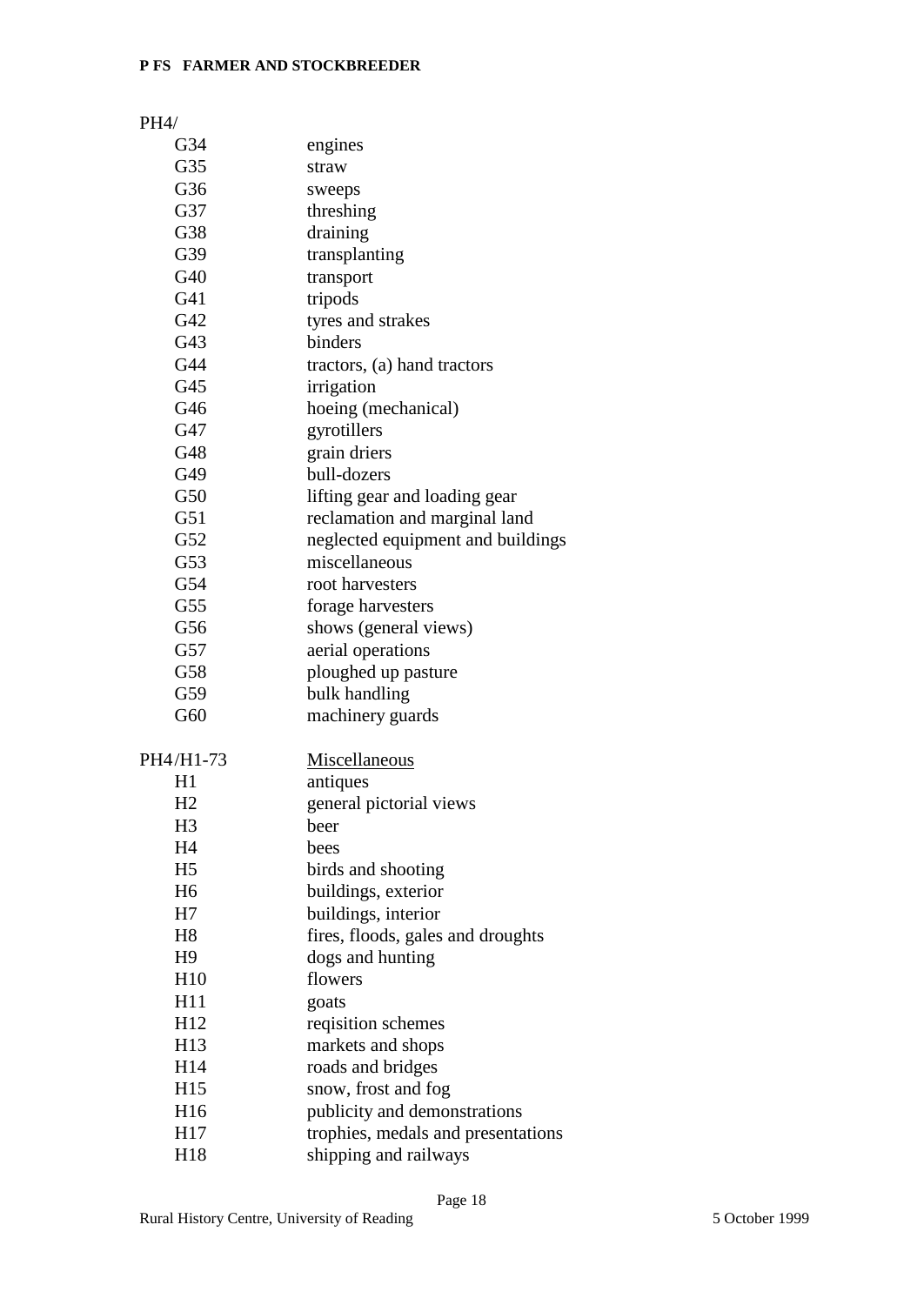| H19                 | weather reports                  |
|---------------------|----------------------------------|
| H20                 | vermin                           |
| H21                 | war measures                     |
| H22                 | water supply                     |
| H <sub>23</sub>     | abattoirs                        |
| H <sub>24</sub>     | Young Farmers' Club              |
| H <sub>25</sub>     | farmers home                     |
| H <sub>26</sub>     | industrial scenes                |
| H <sub>27</sub>     | [no prints]                      |
| H <sub>28</sub>     | fox farms                        |
| H <sub>29</sub>     | Farmer and Stockbreeder vans     |
| H <sub>30</sub>     | stands at shows                  |
| H31                 | [no prints]                      |
| H32                 | groups                           |
| H33                 | road signs and notices           |
| H34                 | instruments, various             |
| H <sub>35</sub>     | conferences                      |
| H <sub>36</sub>     | bread                            |
| H37                 | crofters and smallholders        |
| H <sub>38</sub>     | gates                            |
| H39                 | gadgets                          |
| H40                 | France                           |
| H41                 | <b>United States of America</b>  |
| H42                 |                                  |
| H43                 | Denmark, Sweden and Norway       |
| /a                  | overseas<br>Russia               |
| /b                  | Germany                          |
| $\sqrt{\mathrm{c}}$ | <b>Australia and New Zealand</b> |
| /d                  | miscellaneous                    |
| H44                 | Canada                           |
| H45                 | windmills and water mills        |
|                     |                                  |
| H46                 | coal, peat and quarrying         |
| H47                 | maps                             |
| H48                 | cartoons                         |
| H49                 | line drawings and graphs         |
| H <sub>50</sub>     | crafts                           |
| H51                 | cold storage                     |
| H <sub>52</sub>     | soil erosion<br>aerial views     |
| H <sub>53</sub>     |                                  |
| H54                 | marketing schemes                |
| H <sub>55</sub>     | chemical production and research |
| H <sub>56</sub>     | animal feeding stuffs            |
| H <sub>57</sub>     | Ireland                          |
| H <sub>58</sub>     | mixed stock                      |
| H <sub>59</sub>     | anti-biotics                     |
| H <sub>60</sub>     | fuel storage                     |
| H61                 | shows general                    |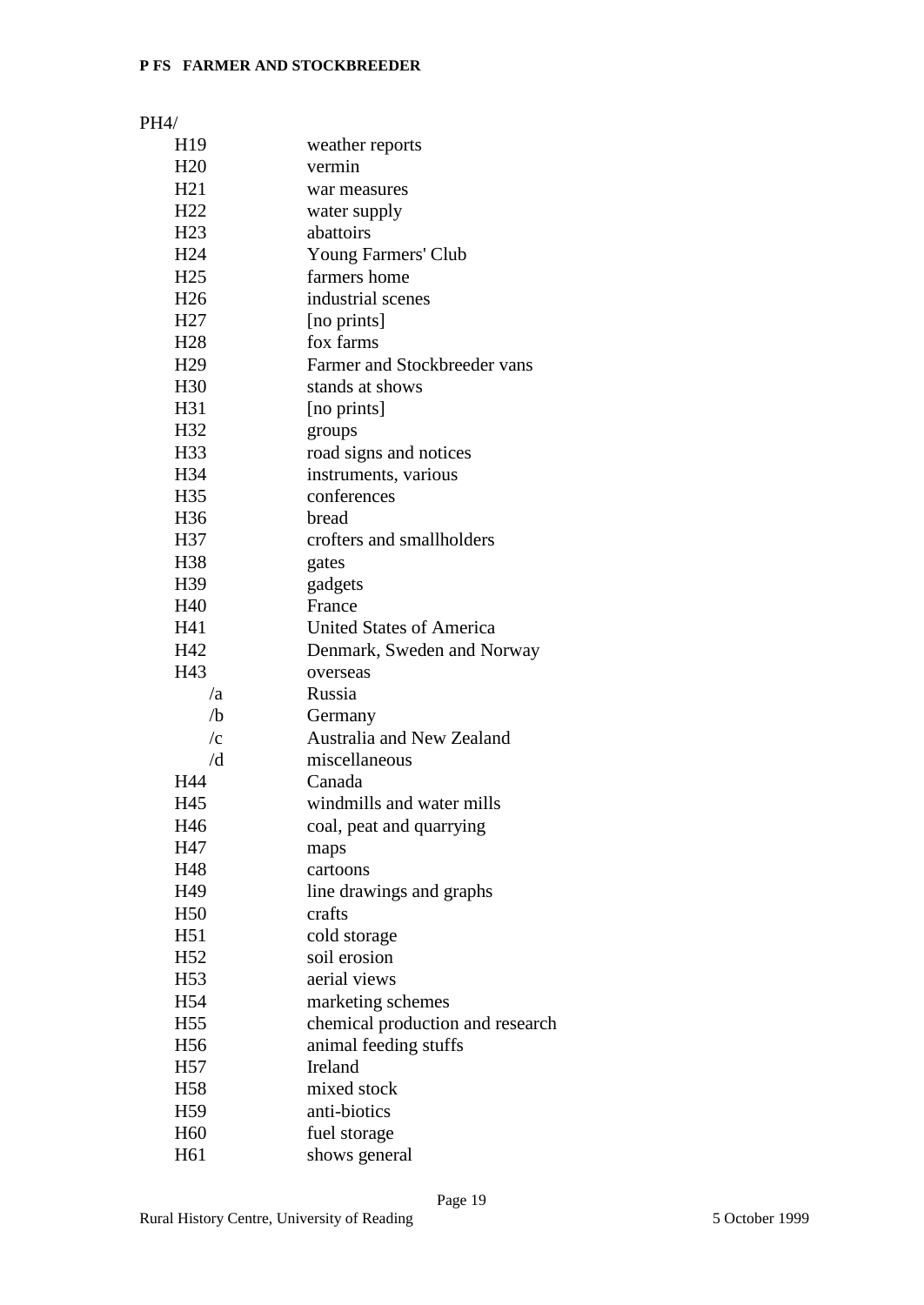# PH4/ H62 disasters H63 construction details H64 cleaning sheds etc H65 soil, mud, etc H66 rabbits H67 money H68 progeny testing H69 counties H70 Christmas issue (Farmer and Stockbreeder) H<sub>71</sub> pictures H72 Royal Show H73 Dairy Show and Smithfield Show PH4/J1-41 Poultry J1 breeding stock J2 brooders and brooder houses J3 broody crops J4 catching and culling J5 chicks and young stock J6 cleaning houses and reairs J7 ducks J8 eggs J9 fattening J10 feed J11 folding units J12 free range J13 geese J14 green food and swill J15 houses and equipment J16 incubators J17 interiors, laying houses J18 laying batteries J19 laying trials J20 identification J21 marketing J22 miscellaneous J23 night arks J24 poultry in orchards J25 sexing chicks J26 semi-intensive and intensive systems J27 slatted floor houses J28 turkeys J29 veterinary J30 water J31 grazing J32 Speirs Alexander

J33 cockerels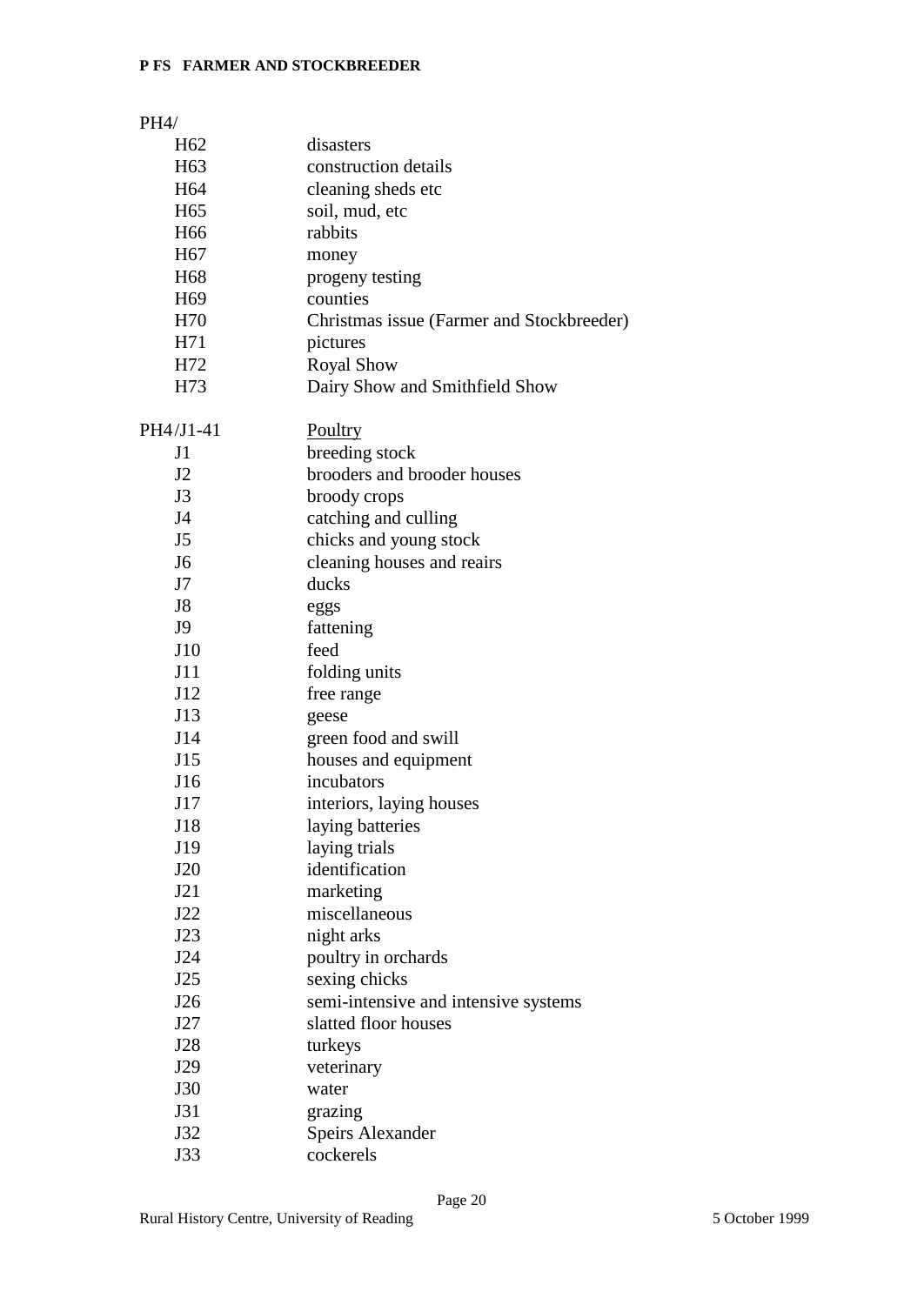| PH4/            |                            |
|-----------------|----------------------------|
| J34             | hens (single) and pullets  |
| J35             | table                      |
| J36             | packing chicks             |
| J37             | Hugh Finn                  |
| <b>J38</b>      | laying yards               |
| J39             | deep litter                |
| J40             | broiler houses             |
| J41             | laying birds               |
|                 |                            |
| PH4/K1-27       | <b>Sheep</b>               |
| K1              | carcases                   |
| K <sub>2</sub>  | dipping                    |
| K <sub>3</sub>  | early lambs                |
| K4              | ewes and lambs             |
| K <sub>5</sub>  | feeding                    |
| K <sub>6</sub>  | flocks                     |
| K7              | folding                    |
| K <sup>8</sup>  | houses and equipment       |
| K <sub>9</sub>  | lambing                    |
| K10             | marketing                  |
| K11             | miscellaneous              |
| K <sub>12</sub> | sales                      |
| K13             | shearing                   |
| K14             | sheep dog trials           |
| K15             | [no prints]                |
| K16             | veterinary                 |
| K17             | washing                    |
| K18             | wool                       |
| K19             | showing (judging)          |
| K20             | cross-bred sheep and lambs |
| K21             | export                     |
| K22             | preparation for shows      |
| K23             | single animals             |
| K24             | transport                  |
| K <sub>25</sub> | sheep on hills             |
| K26             | sorting and penning        |
| K27             | sheep recording            |
| PH4/L1-7        | <b>Silage</b>              |
| L1              | carting                    |
| L2              | cutting                    |
| L <sub>3</sub>  | filling and making         |
| L4              | self feeding silage        |
| L5              | silos and silage pits      |
| L <sub>6</sub>  | using silage               |
|                 |                            |

L7 haylage and automatic feeding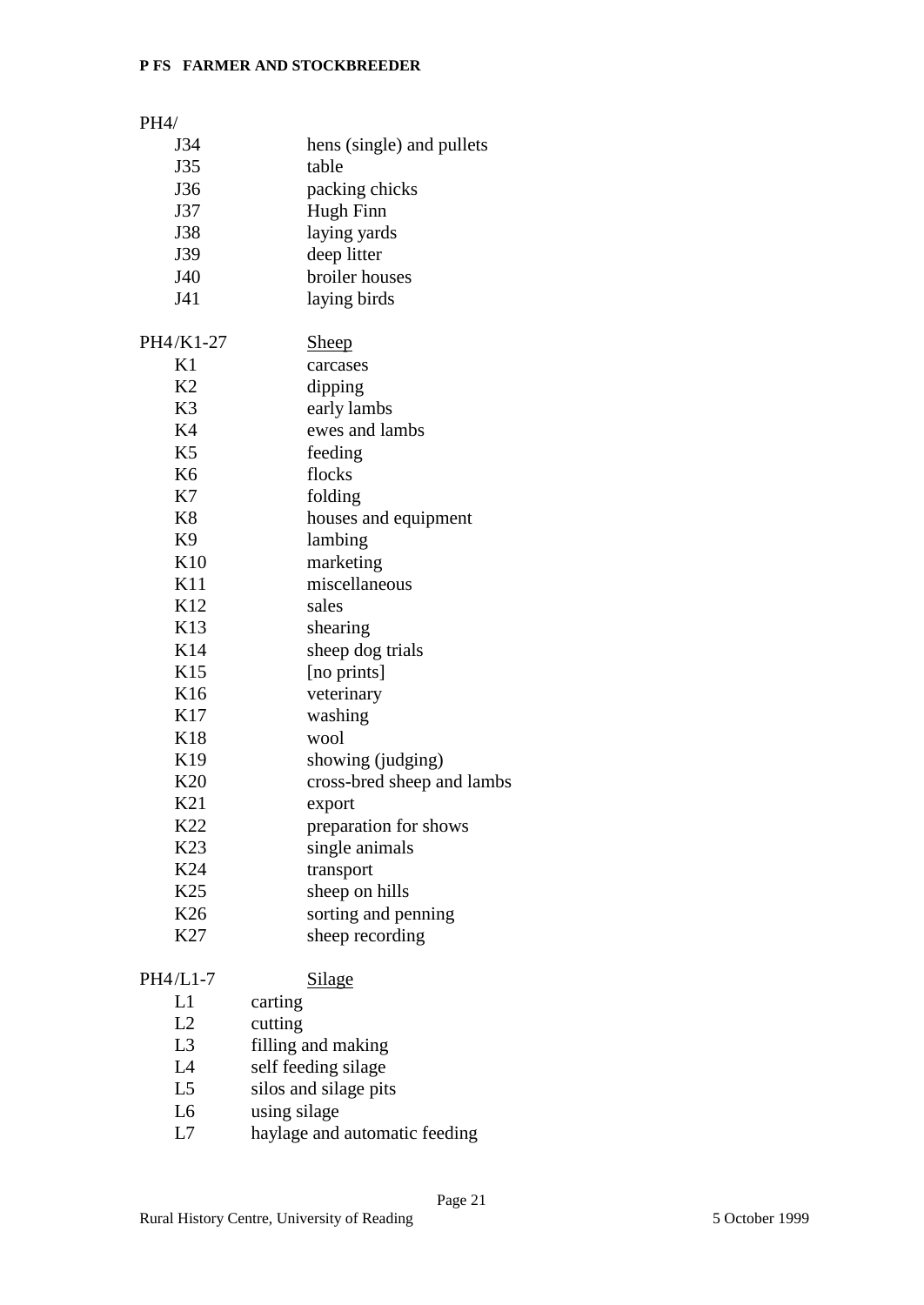| PH4/M1-29       | Fruit                                     |
|-----------------|-------------------------------------------|
| M1              | apples                                    |
| M <sub>2</sub>  | cider                                     |
| M <sub>3</sub>  | clamping                                  |
| M <sub>4</sub>  | cold store and other storage              |
| M <sub>5</sub>  | grafting                                  |
| M <sub>6</sub>  | miscellaneous                             |
| M <sub>7</sub>  | orchard heaters and frost protection      |
| M8              | packing and grading                       |
| M <sub>9</sub>  | pests and diseases (and neglect)          |
| M10             | pears                                     |
| M11             | picking                                   |
| M12             | planting                                  |
| M13             | pruning and lopping                       |
| M14             | soft fruit                                |
| M15             | spraying and fertilising                  |
| M16             | stone fruit                               |
| M17             |                                           |
| M18             | cultivating in orchards<br>[no prints]    |
| M19             |                                           |
|                 | preserving                                |
| M20             | grease-banding and protection from pests  |
| M21             | clearing old trees and overgrown orchards |
| M22             | stock in orchards                         |
| M23             | staking and tying                         |
| M24             | cordons and espaliers                     |
| M25             | research                                  |
| M26             | irrigation                                |
| M27             | transport                                 |
| M28             | inter-cropping                            |
| M29             | marketing                                 |
| PH4/N1-19       | <b>Pigs</b>                               |
| N1              | bacon                                     |
| N2              | breeding stock                            |
| N <sub>3</sub>  | carcases and meat cuts                    |
| N <sub>4</sub>  | fattening pigs                            |
| N <sub>5</sub>  | feed and drink                            |
| N <sub>6</sub>  | grazing                                   |
| N7              | indoor plant                              |
| N <sub>8</sub>  | marketing                                 |
| N <sub>9</sub>  | miscellaneous                             |
| N10             | outdoor plant                             |
| N11             | sales                                     |
| N12             | shows                                     |
| N13             | sows, litters and young stock             |
| N <sub>14</sub> | store pigs                                |
| N <sub>15</sub> | swill and Pig Clubs                       |
| N <sub>16</sub> | veterinary                                |
|                 |                                           |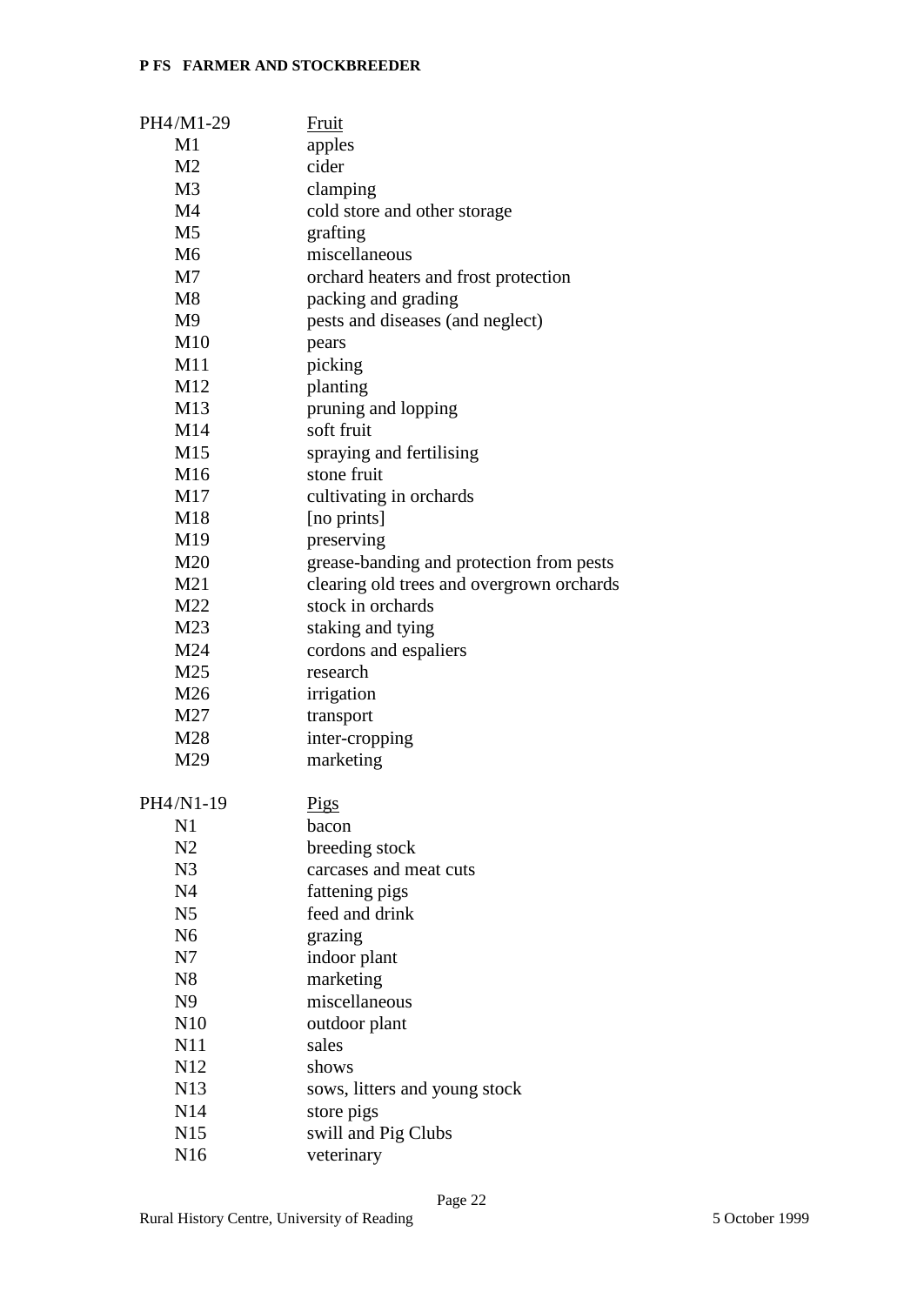| PH4/            |                                                     |
|-----------------|-----------------------------------------------------|
| N <sub>17</sub> | weighing and grading                                |
| N18             | single animals                                      |
| N <sub>19</sub> | transport                                           |
| <b>PH4/S1-4</b> | CONTACT CARDS: prize animals by breed, refer to PH1 |
| PH4/S1/1-36     | Sheep $A-Z$                                         |
| $\sqrt{1}$      | <b>Blackface</b>                                    |
| /2              | <b>Black Welsh Mountain</b>                         |
| /3              | <b>Border Leicester</b>                             |
| /4              | Cheviot                                             |
| /4A             | North Country                                       |
| /5              | <b>Clun Forest</b>                                  |
| /6              | Cross-bred                                          |
| /7              | Dartmoor                                            |
| /7A             | Dartmoor Scotch                                     |
| /8              | Derbyshire Gritstone                                |
| $\sqrt{9}$      | Devon Closewool                                     |
| /10             | Devon Longwool                                      |
| /11             | Dorset Down                                         |
| /12             | Dorset Horn                                         |
| /13             | <b>Exmoor Horn</b>                                  |
| /14             | Hampshire Down                                      |
| /15             | Herdwick                                            |
| /16             | Kent or Romney Marsh                                |
| /17             | Kerry Hill                                          |
| /18             | Leicester                                           |
| /19             | Lincoln Longwool                                    |
| /20             | Lonk                                                |
| /21             | <b>Oxford Down</b>                                  |
| /22             | Radnor                                              |
| /23             | Roscommon                                           |
| /24             | Rough Fell                                          |
| /25             | Ryeland<br>Shetland                                 |
| /26             |                                                     |
| /27             | Shropshire                                          |
| /28             | South Devon                                         |
| /29             | Southdown                                           |
| /30             | Suffolk<br>Swaledale                                |
| /31<br>/31A     |                                                     |
| /32             | Teeswater<br><b>Welsh Mountain</b>                  |
| /33             |                                                     |
| /34             | Wendsleydale                                        |
| /35             | Wiltshire Horn / foreign                            |
|                 | Galway<br>Beulah / other Welsh breeds               |
| /36             |                                                     |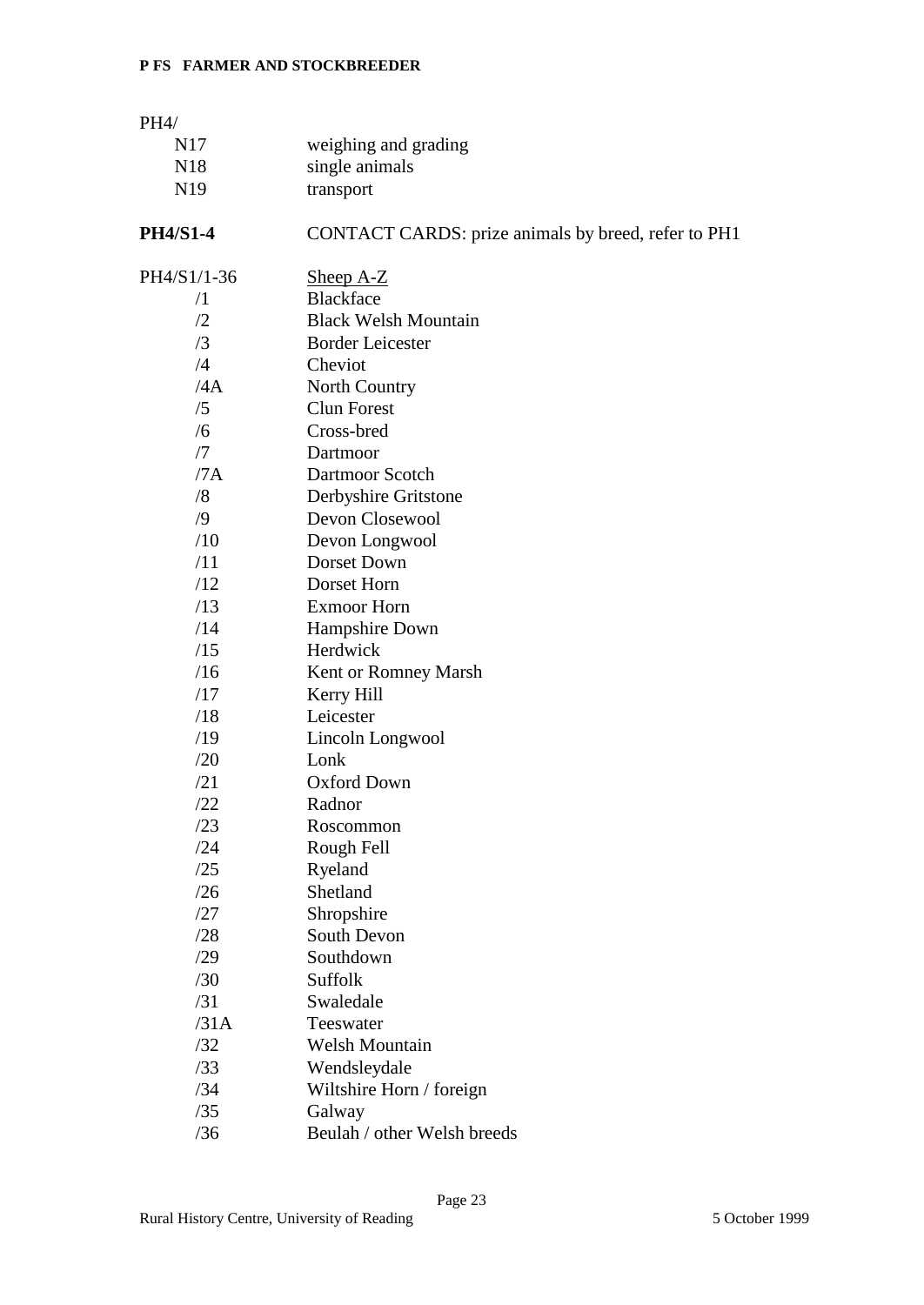| PH4/S2/1-14      | $Pigs A-Z$                                   |
|------------------|----------------------------------------------|
| $\sqrt{1}$       | <b>Berkshire</b>                             |
| /2               | Cross-bred                                   |
| /3               | Cumberland                                   |
| /4               | <b>Essex</b>                                 |
| /5               | Gloucester Old Spots                         |
| /5A              | Large White                                  |
| /6               | Landrace                                     |
| /7               | Large Black                                  |
| /8               | Large White Ulster                           |
| $\sqrt{9}$       | <b>Lincoln Curly Coated</b>                  |
| /10              | Middle White                                 |
| /11              | National Lop-eared                           |
| /12              | Tamworth                                     |
| /13              | <b>Wessex Saddleback</b>                     |
| /14              | Welsh                                        |
|                  |                                              |
| <b>PH4/S3</b>    | Cattle A-Z                                   |
| PH4/S4/1-11      | Horses A-Z                                   |
| $\sqrt{1}$       | Arab                                         |
| /2               | <b>Cleveland Bay</b>                         |
| /3               | Clydesdale                                   |
| $\sqrt{4}$       | Hackney                                      |
| /5               | Hunter                                       |
| /6               | Percheron                                    |
| /7               | Ponies                                       |
| /8               | Shire                                        |
| $\sqrt{9}$       | Suffolk                                      |
| /10              | Thoroughbred                                 |
| /11              | Welsh mountain and cob                       |
| <b>PH4/S5-77</b> | <b>CONTACT PRINTS: prize animals by show</b> |
| S <sub>5</sub>   | 1928 Oxfordshire                             |
| S <sub>6</sub>   | 1928 Wiltshire                               |
| S7               | 1928 Bath and West                           |
| S <sub>8</sub>   | 1928 Royal Counties                          |
| S <sub>9</sub>   | 1928 Three Counties                          |
| S <sub>10</sub>  | 1928 Royal Cornwall                          |
| S <sub>11</sub>  | 1928 Sussex                                  |
| S <sub>12</sub>  | 1928 Royal Norfolk                           |
| S <sub>13</sub>  | 1928 Peterborough                            |
| S <sub>14</sub>  | 1928 Royal Show (Nottingham)                 |
| S15              | 1928 Yorkshire                               |
| S <sub>16</sub>  | 1928 Highland                                |
| S <sub>17</sub>  | 1928 Royal Lancs                             |
| S18              | 1928 Royal Welsh                             |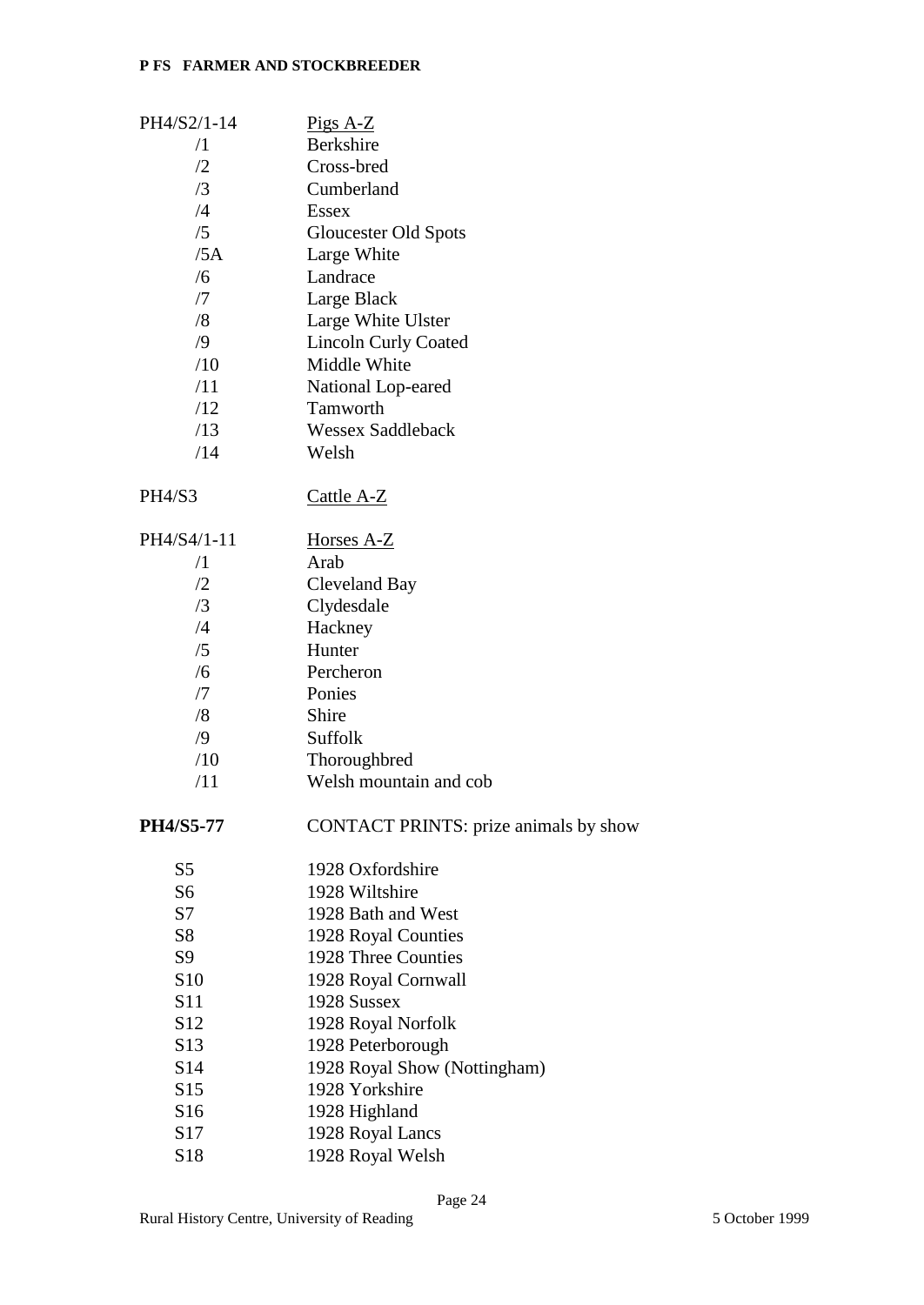| S <sub>19</sub>  | 1928 Dairy Show                                |
|------------------|------------------------------------------------|
| S <sub>20</sub>  | 1928 Hertfordshire                             |
| S <sub>21</sub>  | 1928 Ashbourne (Derbyshire)                    |
| S <sub>22</sub>  | 1928 Bakewell                                  |
| S <sub>2</sub> 3 | 1929 Oxford                                    |
| S <sub>24</sub>  | 1929 Bath and West                             |
| S <sub>25</sub>  | 1929 Devon                                     |
| S <sub>26</sub>  | 1929 Three Counties                            |
| S27              | 1929 Suffolk                                   |
| S <sub>28</sub>  | 1929 Essex                                     |
| S <sub>29</sub>  | 1929 Royal Norfolk                             |
| S <sub>30</sub>  | 1929 Lincoln                                   |
| S31              | 1929 Peterborough                              |
| S32              | 1929 Royal Show (Harrogate)                    |
| S33              | 1929 Kent                                      |
| S34              | 1929 Highland                                  |
| S35              | 1929 Royal Lancs                               |
| S <sub>36</sub>  | 1929 Royal Welsh                               |
| S37              | 1929 Dairy Show                                |
| S38              | 1929 Smithfield                                |
| S39              | 1930 Wiltshire                                 |
| S <sub>40</sub>  | 1930 Oxford                                    |
| S41              | 1930 Bath and West                             |
| S42              | 1930 Royal Counties                            |
| S43              | 1930 Three Counties                            |
| S44              | 1930 Royal Norfolk                             |
| S45              | 1930 Peterborough                              |
| S <sub>46</sub>  | 1930 Royal Show (Manchester)                   |
| S47              | 1930 Yorkshire                                 |
| S48              | 1930 Royal Welsh                               |
| S49              | 1930 Dairy Show                                |
| S <sub>50</sub>  | 1930 Lincoln                                   |
| S51              | 1931 Oxford                                    |
| S <sub>52</sub>  | 1931 Bath and West (Bristol)                   |
| S <sub>53</sub>  | 1931 Devon (Tiverton) [no prints] (See PH4/10) |
| S <sub>54</sub>  | 1931 Royal Counties (Portsmouth)               |
| S <sub>55</sub>  | 1931 Suffolk (Ipswich)                         |
| S <sub>56</sub>  | 1931 Three Counties (Hereford)                 |
| S57              | 1931 Notts (Nottingham)                        |
| S <sub>58</sub>  | 1931 Royal Norfolk                             |
| S59              | 1931 Royal Show [Warwick]                      |
| S <sub>60</sub>  | 1931 Yorkshire                                 |
| S61              | 1931 Royal Welsh                               |
| S62              | 1931 Royal Lancs                               |
| S63              | 1931 Dairy Show                                |
| S64              | 1931 Smithfield (carcases)                     |
| S65              | 1932 Devon                                     |